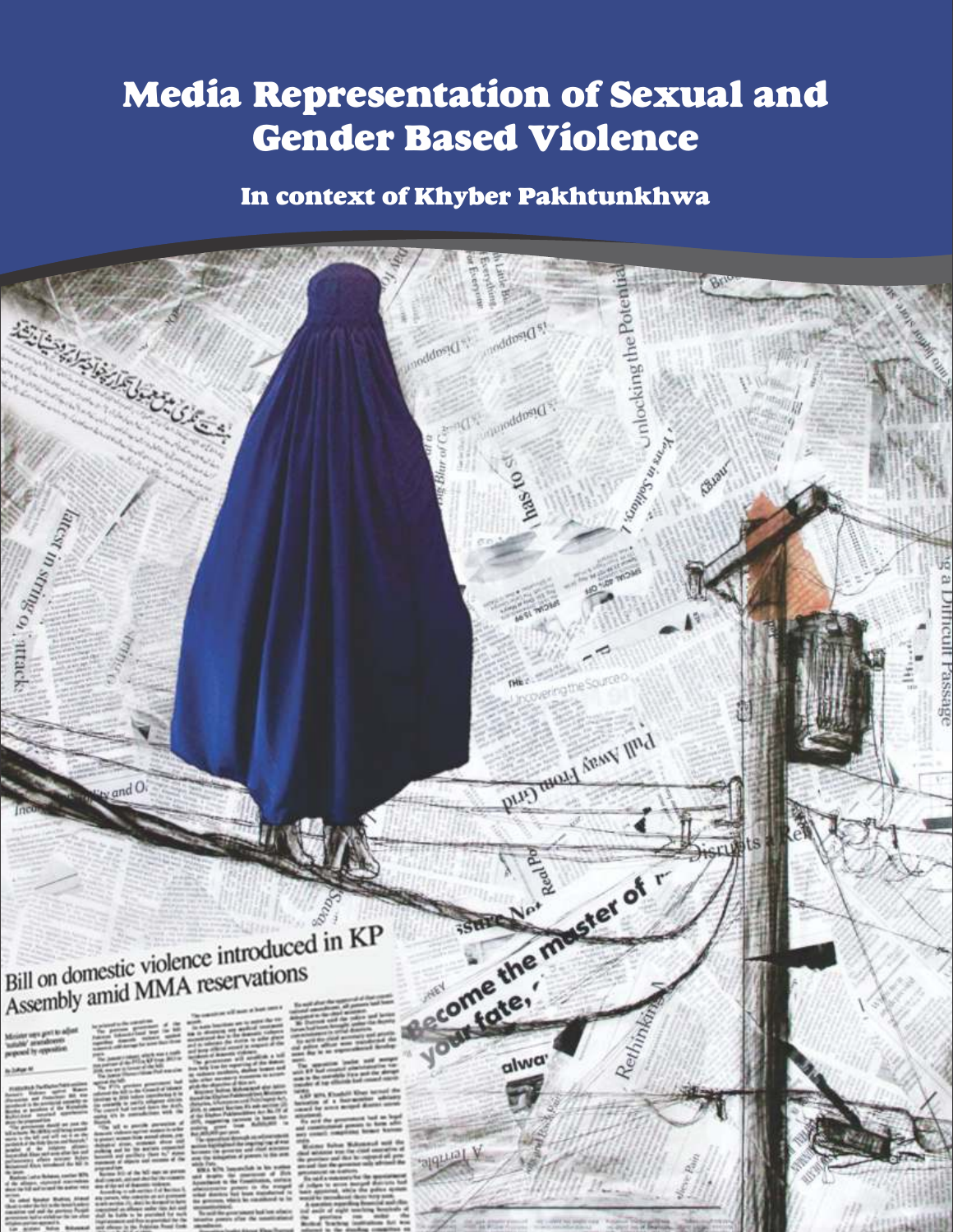# **Media Representation of Sexual and Gender Based Violence**

**In context of Khyber Pakhtunkhwa**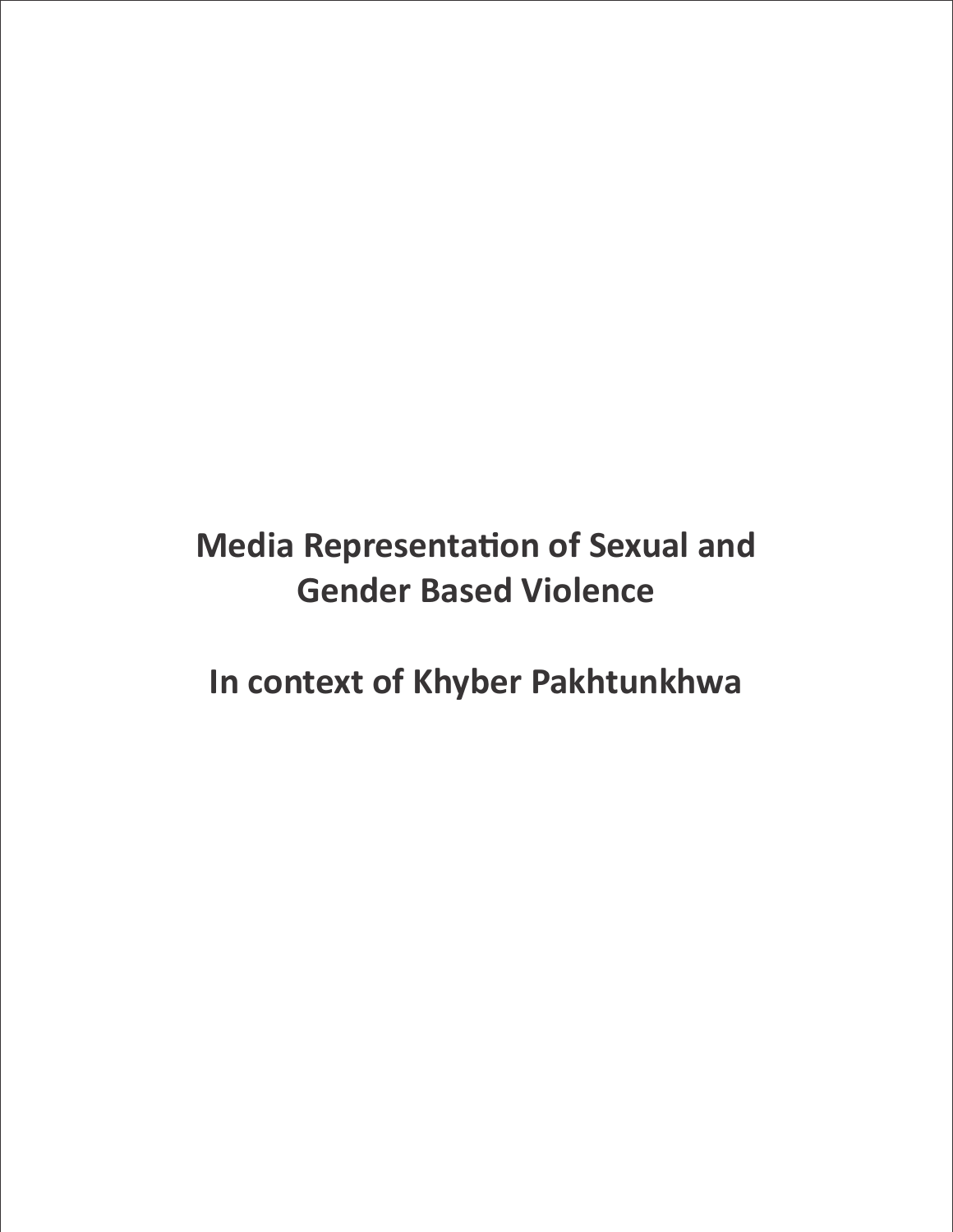Development of this publication was supported through "Policy Advocacy and Research to Strengthen Implementation of Pro-Woman Legislation and GBV Response Services in KP" financially supported by the Australian Government.

The views expressed in this publication are those of the author(s) and do not necessarily represent the views of The Australian Government, Blue Veins or any of its affiliated organizations.

Research Author: **Amir Hamza Marwan**  Editor: **Qamar Naseem and Sana Ahmad**  Cover illustration: **Arsalan Ahmad** Published by: **Blue Veins**  Copyrights: **© Blue Veins**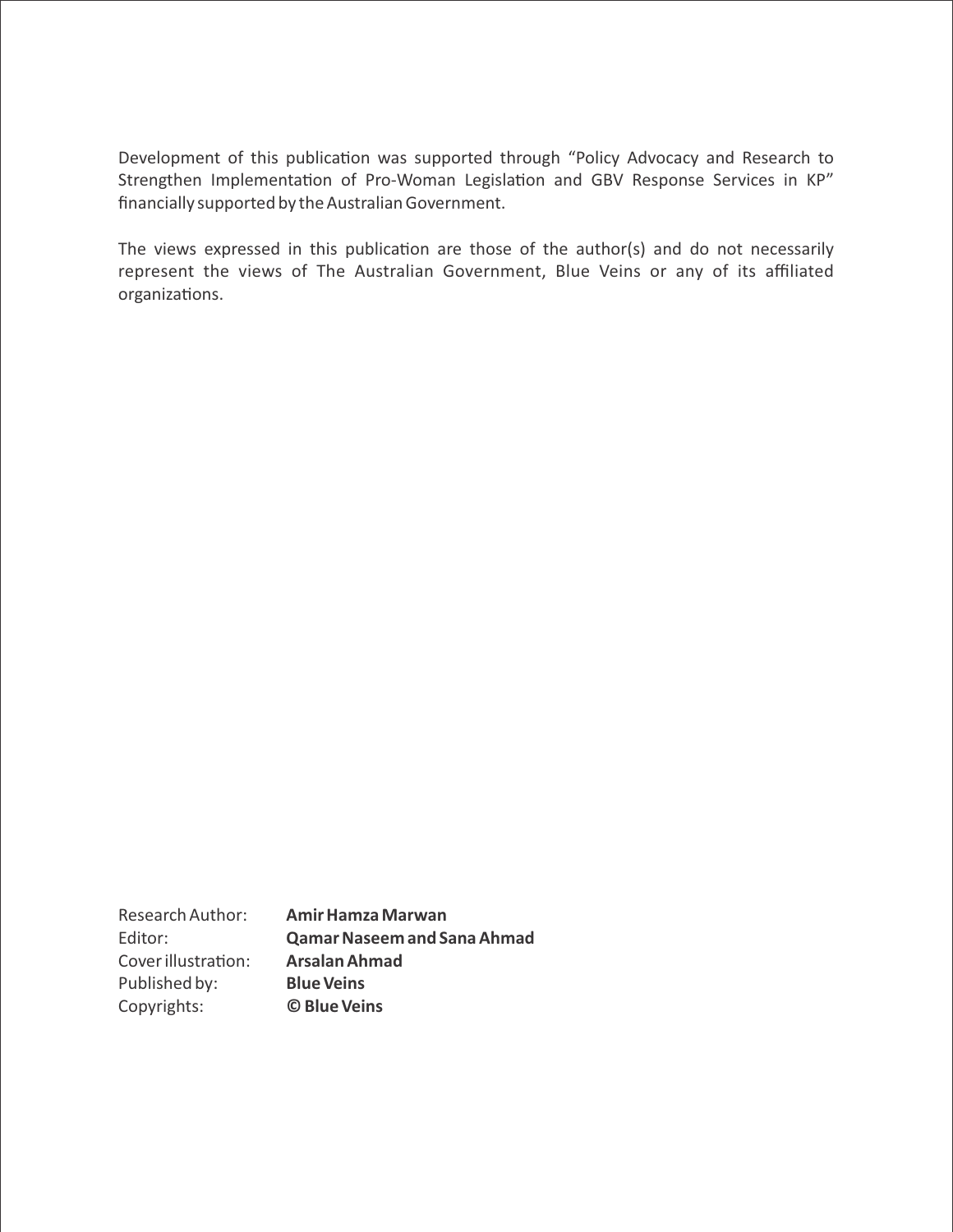#### **ACKNOWLEDGMENT**

Media is the most important stakeholder which has the potential to play key role in eradication of Sexual and Gender Based Violence SGBV. Media sets the agenda which gives it the power to dictate what people see, hear as well as shape their attitudes towards different aspects of life. Now a day's media in Pakistan covers cases of Sexual and Gender Based Violence on daily basis which shows that there is recognition of issue. But the reporting and coverage of the issues show that we are missing an understanding among the media persons of the links between sexism, gender inequality, community attitudes and this violence. Unfortunately, a significant volume of reporting perpetuates attitudes and myths that give rise to the violence in the first place instead of addressing the issue.

This study, which aims to provide an overview of the available evidence on the way news and information media portray sexual and gender-based violence in Khyber Pakhtunkhwa, is a part of the work of Blue Veins and The Australian Government under the project "Policy Advocacy and Research to Strengthen Implementation of Pro-Women Legislation and SGBV Response Services in Khyber Pakhtunkhwa".

This research is made possible with generous support of The Australian Government and with the kind participation of the media persons. I would really like to extend my sincere gratitude to all the respondents who took time from their busy schedule for responding questions and sharing their experiences during the course of this research. Without their willingness to share their personal experiences this research would not have been possible.

I would like to thank research colleagues and friends, Blue Veins team and all those who directly or indirectly contributed and provided expertise that greatly assisted the research and for their constant encouragement.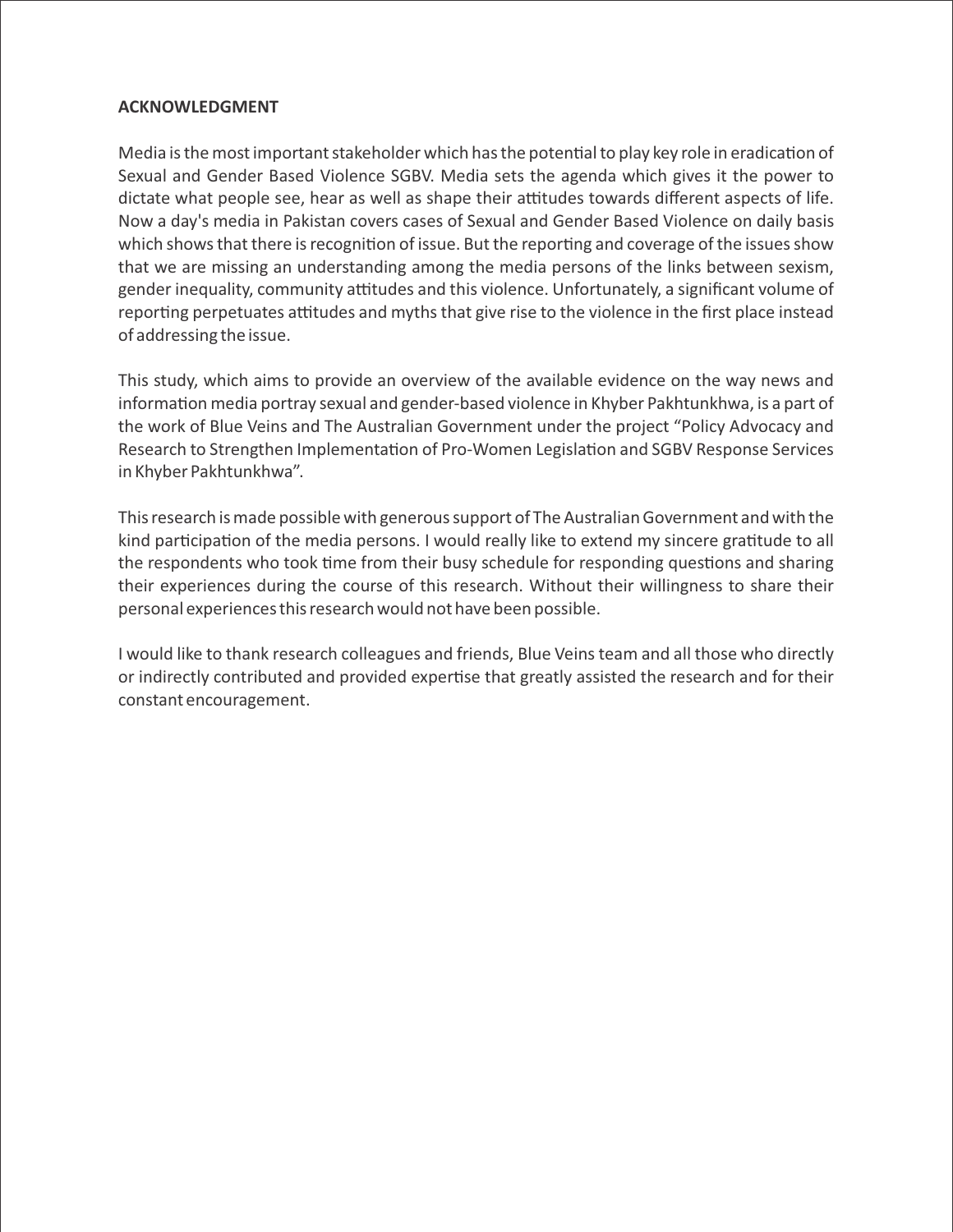| Content                                                                                 | Page No |
|-----------------------------------------------------------------------------------------|---------|
|                                                                                         |         |
| 1.1 Introduction                                                                        | 01      |
| 1.2 Executive Summary                                                                   | 03      |
| 1.3 Glossary                                                                            | 04      |
| 1.4 Statement of the problem                                                            | 06      |
| 1.5 Aim of the research                                                                 | 07      |
| 1.6 Objectives of the research                                                          | 07      |
|                                                                                         |         |
| 2.1 Research methodology                                                                | 08      |
| 2.2 Ethical Consideration                                                               | 10      |
| 2.3 Limitations of the study                                                            | 10      |
|                                                                                         |         |
| 3.1 Literature Review                                                                   | 11      |
|                                                                                         |         |
| 4.1 The role of news media in primary prevention                                        | 14      |
| 4.2 Role of media in shaping public understanding and primary prevention of SGBV        | 15      |
| 4.3 Sexual and gender-based violence and the media                                      | 15      |
| 4.4 Media as a site for primary prevention of sexual and gender-based violence?         | 16      |
| 4.5 Media influencing the concept of gender                                             | 17      |
| 4.6 Normalizing violence against women                                                  | 19      |
| 4.7 Media and the feminist approach                                                     | 19      |
|                                                                                         |         |
| 5.1 Key findings and area: which need improvement                                       | 21      |
| 5.1.1 Media covers individual incidents and overlooks the social context of the problem | 21      |
| 5.1.2 Coverage of the issue and absence of information regarding respond services       | 21      |
| 5.1.3 Some forms of SGBV receives low levels of media coverage                          | 22      |
| 5.1.4 Sensationalism in media coverage on sexual and gender-based violence              | 22      |
| 5.1.5 Media ignoring experts as sources                                                 | 23      |
| 5.1.6 Challenges of ethical reporting                                                   | 23      |
| 5.1.7 challenge of gender stereotypes in coverage                                       | 24      |
| 5.1.8 Role of entertainment media in gender sensitive portrayal and SGBV                | 25      |
| 5.1.9 Social media, its potential and coverage of social issue                          | 26      |

#### **TABLE OF CONTENTS**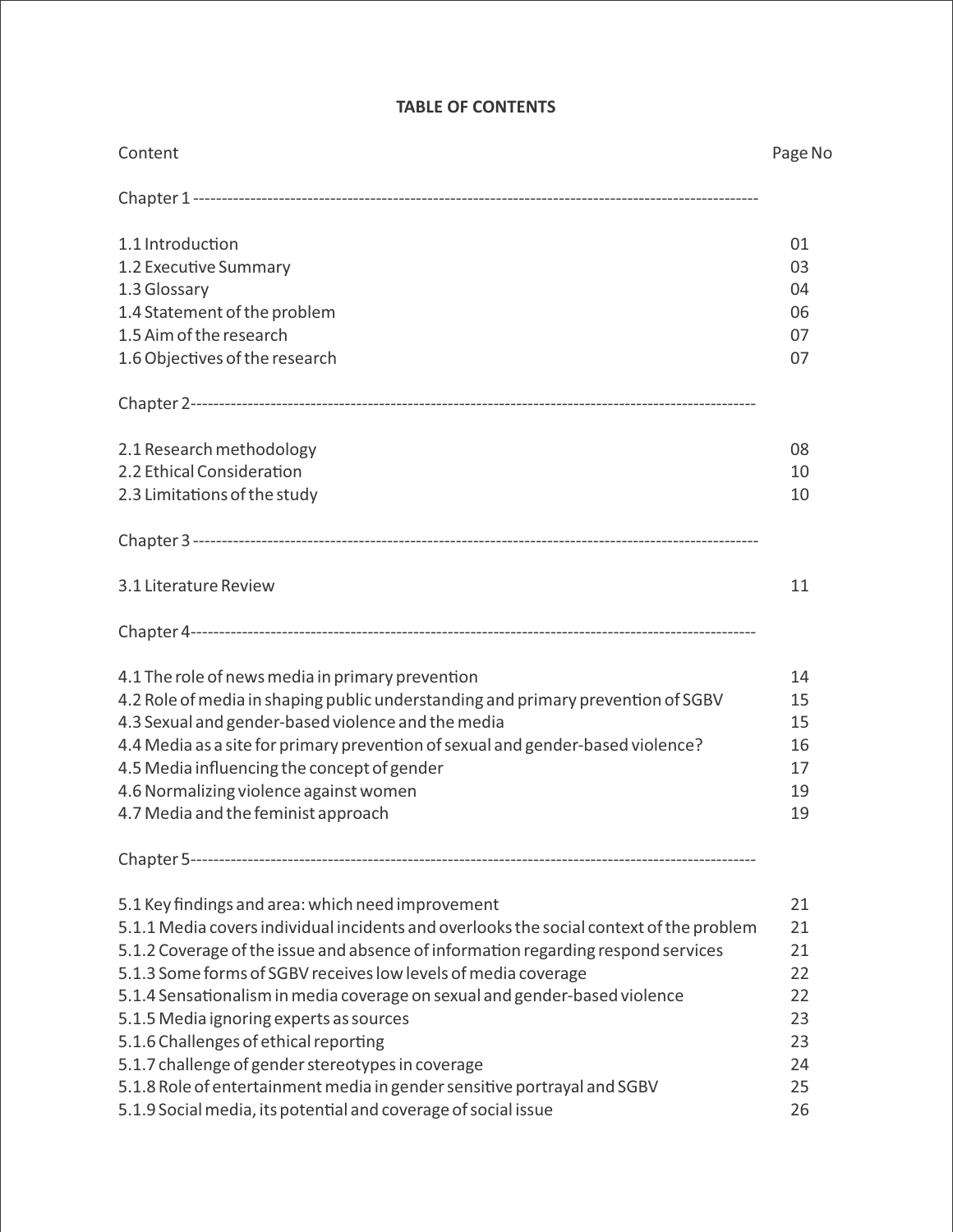| 6.1 | Conclusion              | 28 |
|-----|-------------------------|----|
|     | 6.2 Key recommendations | 79 |
|     |                         | 31 |
|     |                         | 32 |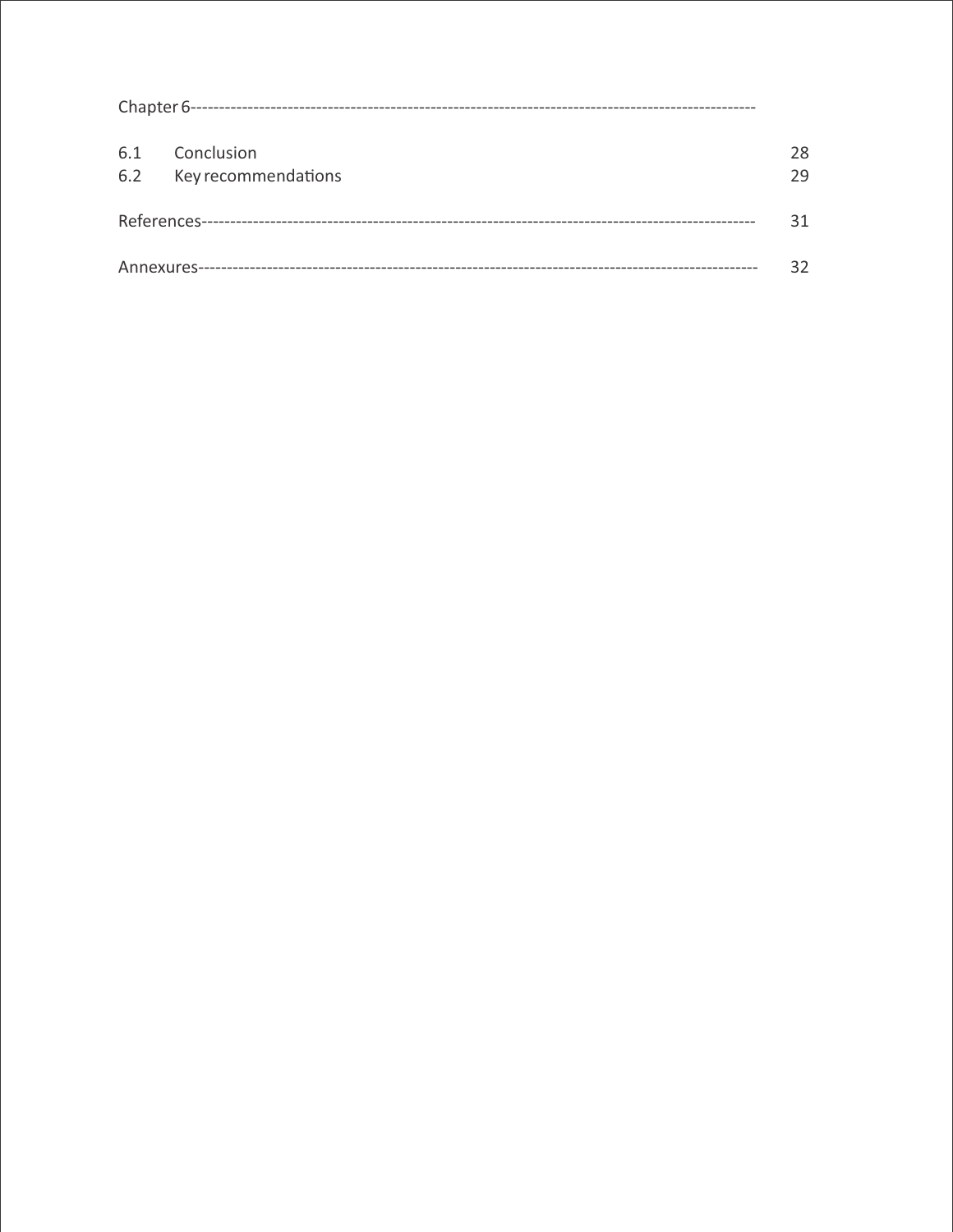#### **Chapter 1**

#### **1.1 INTRODUCTION**

For organizations and institutions working to prevent and response sexual and gender-based violence, one of the key areas of focus in the paradigm of gender and media is the depiction of cases of sexual and gender-based violence. It is generally observed that often the victims of sexual and gender-based violence especially women victims are depicted as weak and frail both in entertainment and news media which reinforces the stereotypical image of women in our society.

Media covers the issues of violence against vulnerable communities on daily basis and therefore is it extremely important to discuss gendered portrayals of violence in popular media. It is important to understand and highlight the fact that media texts still silently mirror & resonate patriarchal dominance that exists within our society.

In a province like Khyber Pakhtunkhwa where women are traditionally given high esteem; Rape, murder, child and forced marriages dowry deaths, swara, trafficking, marital abuse, spousal abuse, honor killing, ghag and other forms of traditional and harmful practices against women happen every day. And it is important to mention that most of the violence and crimes perpetrated on women goes unreported like other parts of Pakistan. Such crimes, which do make it to the news bulletin, depict just a fraction of the reality and are extremely small in numbers and does not reflect the true and actual amount, type and number of violence.

Sexual and Gender-based violence remains existent in Khyber Pakhtunkhwa due to deeply rooted patriarchal attitudes towards the roles of women and men in the society, and even more accepted attitude that such violence is an act of lower risk for society and that it is a private problem of women and children who are subjected to or survived the violence.

Mass media has a great potential to play a strategic role in shaping the general awareness of the society about violence considering the way in which they represent violence in their reports, language and narrative, and the audience they reach.

Sexual and gender-based violence and its prevalence in Pakistani society is undeniably an issue that came out of the private into the public sphere. This issue is being reported in the media and it is talked about in society. For that reason, it is important to start a debate on the responsibility of media and the way they report, initiate and (non)support the debate on sexual and gender-based violence.

We acknowledged the tumultuous power of the media and hope that, it would promote positive attitudes towards women; justifying their rights and position in society, and reiterate the issue of occurrence of crime & violence towards the factors and attitudes which cause sexual and genderbased violence.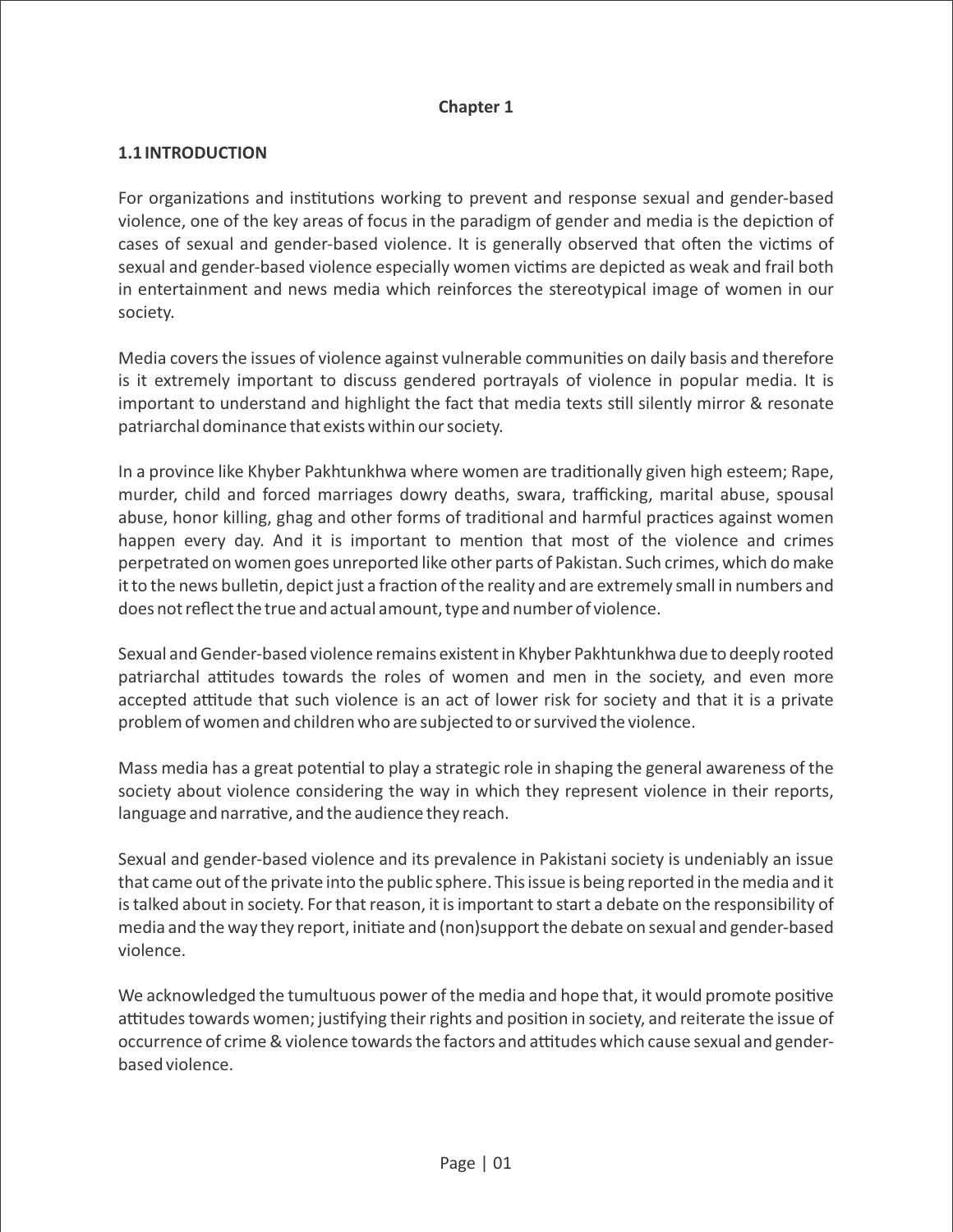Civil society across Pakistan is now increasingly engaged with print and electronic media and encouraging media to promote gender equality. Some progress has been already made but at large, the media still proliferates the prejudice about gender which is negative and still stereotypical and sexist. The major concerns of women rights activist and advocates for gender equality in Pakistan are that the media often represent women as sex objects, the attitude of media especially the electronic media towards women is hypocritical and traditional; women are often marginalized in terms of both representation, role, and topic.

The research you are now reading aims to explain the way in which the media in Khyber Pakhtunkhwa report on sexual gender-based violence. More precisely, this research wants to portray the manner in which the media report on violence against women and to examine whether the media examine the stereotypes that exist in our society. Based on the information obtained, this document gives practical recommendations for gender-responsive, inclusive and contextualized reporting on sexual and gender-based violence.

This research is a part of many other efforts carried out by Blue Veins under the project " Policy Advocacy and Research to Strengthen Implementation of Pro-Women Legislation and SGBV Response Services in Khyber Pakhtunkhwa (KP); to ensure that media reporting on this issue in line with ethical and professional standards is important on that road.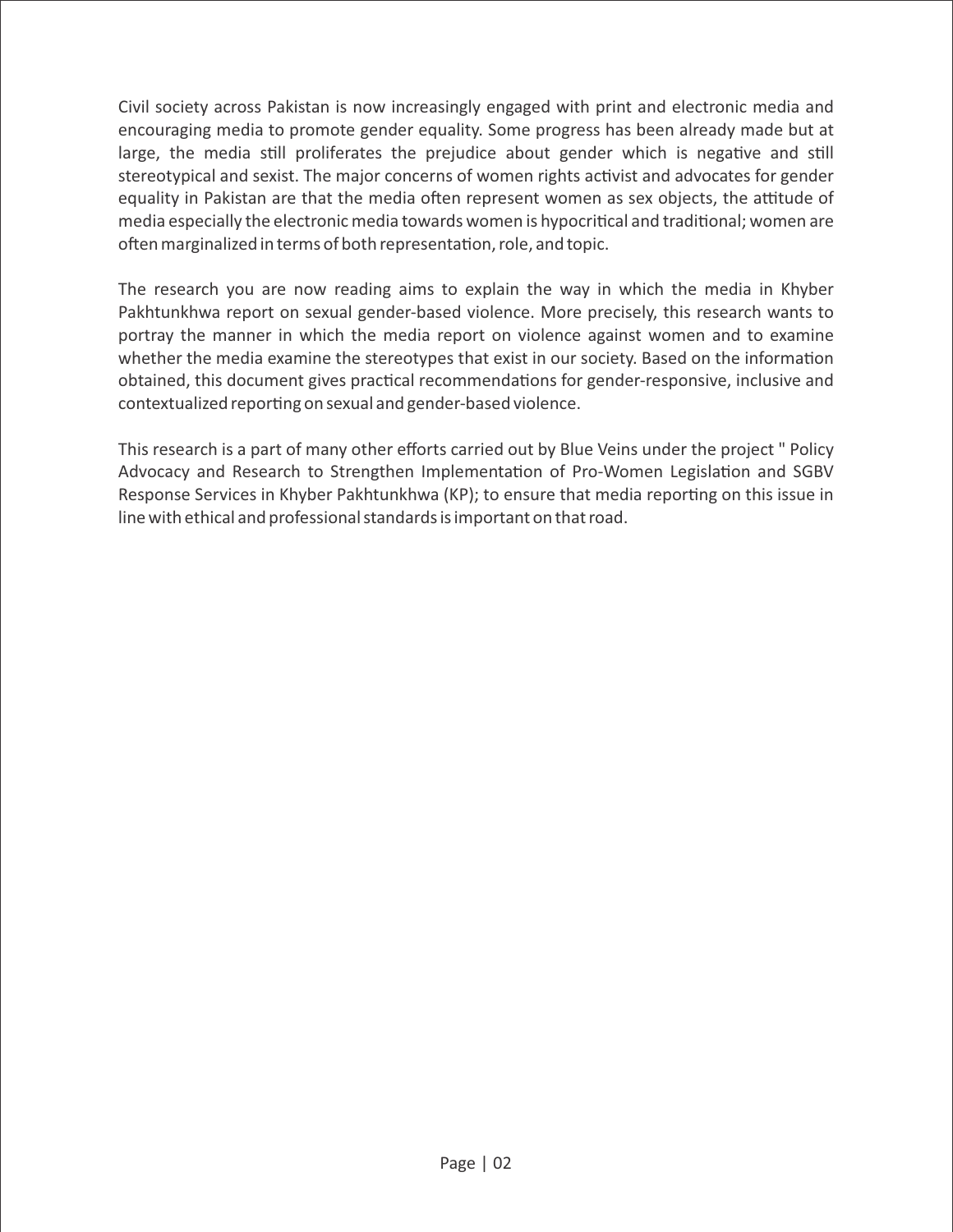#### **1.2 EXECUTIVE SUMMARY**

The issue of Sexual and Gender-Based Violence (SGBV) is covered by the print and electronic media on a daily basis, which is a positive indicator that there is a recognition of the problem. It is also a reason to analyze the manner in which the media report on this issue and their responsibility in the process of starting a discussion on SGBV as a social problem.

This research has pointed to flaws in the work of media and the challenges of media when it comes to reporting sexual and gender-based violence. While the cases of violence are reported regularly in the print and electronic media, less attention is given in highlighting the social economic cost of the sexual and gender-based violence and to raise public awareness on the prevention of SGBV and even unethical reporting on sensitive cases.

The media do not initiate topics of sexual and gender-based violence but rather report on those cases in brief covers once they get information from their source, most frequently police source or non-governmental organizations or social media. Photographs used to illustrate SGBV articles often reinforces the stereotypical, subordinate and weak image of women and gender minorities. The most present topic in the stories is sexual and physical violence and recognized as a problem, other forms of gender discrimination and violence are mostly not mentioned or reported at all.

The findings of this research clearly indicate that there needs more awareness and sensitization among media on reporting sexual and gender-based violence rather than making it more attractive and sensationalize it. The media cross Pakistan must be sensitized to report SGBV in its social context with ethical standard and empathy and this is something that needs to be changed urgently.

Sexual and gender-based violence and its prevention are legitimate topics of public interest and while some aspects of reporting on violence against women in Pakistan are changing for the better, there remains much room for improvement.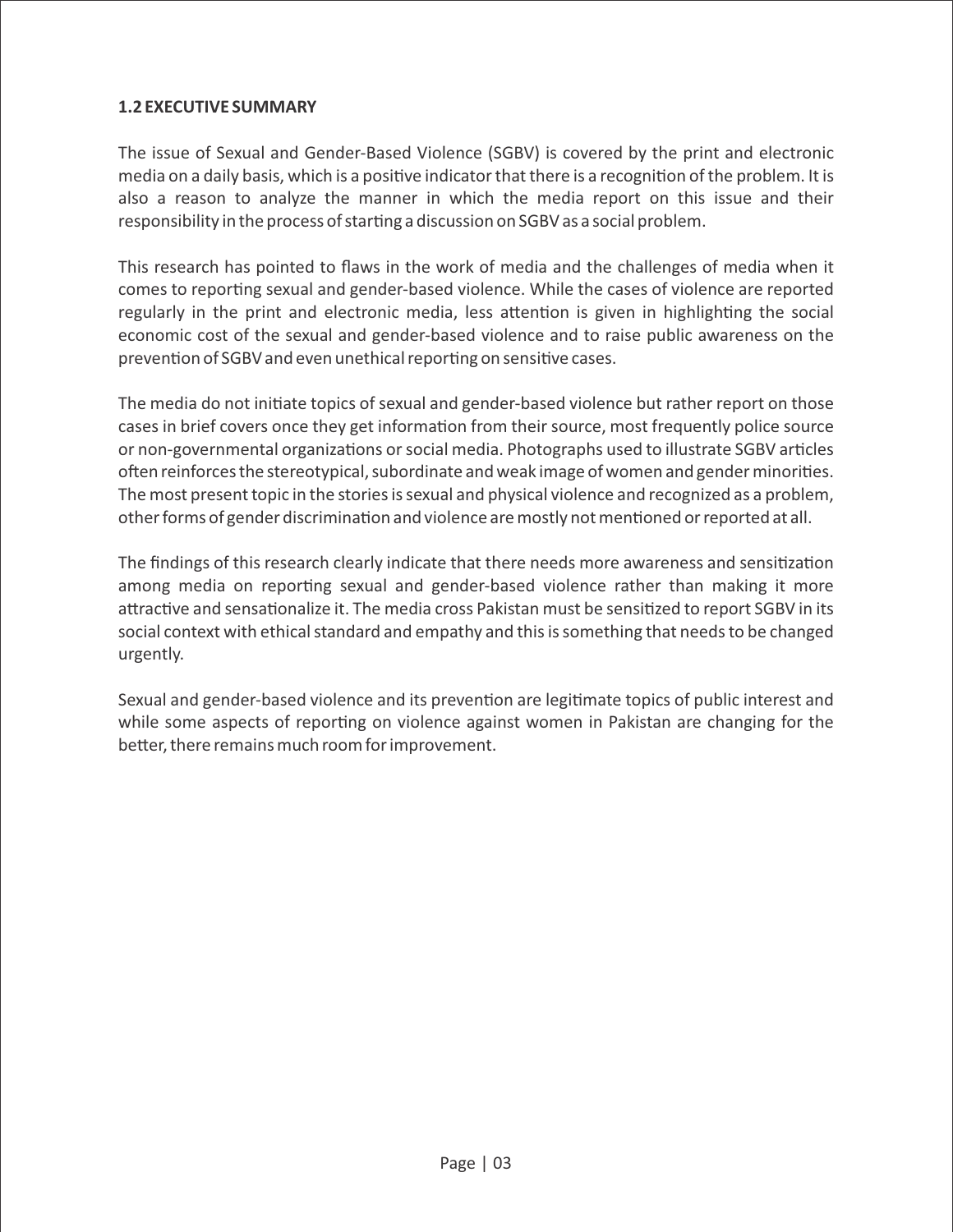#### **1.3 GLOSSARY**

#### **Violence Against Women**

Any act of gender-based violence that causes or could cause physical, sexual or psychological harm or suffering to women, including threats of harm or coercion, in public or in private life. This definition encompasses all forms of violence that women experience (including physical, sexual, emotional, cultural/spiritual, financial, and others) that are gender based.

#### **Domestic Violence**

Domestic violence refers to acts of violence that occur in domestic settings between two people who are, or were, in an intimate relationship. It includes physical, sexual, emotional, psychological and financial abuse.

#### **Family Violence**

Family violence is a broader term that refers not only to violence between husband and wife but also to violence between family members including intimate partners and includes, elder abuse and adolescent violence against parents. Family violence includes violent or threatening behavior, or any other form of behavior that coerces or controls a family member or causes that family member to be fearful. In Indigenous communities, family violence is often the preferred term as it encapsulates the broader issue of violence within extended families, kinship networks and community relationships, as well as intergenerational issues.

#### **Prevention of Violence Against Women**

Prevention of violence against women is defined as activities and interventions that aim to prevent violence against women before it occurs by addressing the primary (first or underlying) drivers of violence. Primary prevention is distinct from service response or early intervention, which occurs after violence has occurred or at early signs of violence. It differs also from more specific actions targeted at individuals and groups who exhibit early signs of perpetrating violent behavior or of being subject to violence.12 The term prevention or primary prevention is used in this document to refer to work that contributes or is relevant to the prevention of violence against women. The term applies to work carried out by prevention-specific practitioners as well as other experts and spokespersons.

#### **Gender**

The socially learnt roles, behaviors, activities and attributes that any given society considers appropriate for men and women; gender defies masculinity and femininity. Gender expectations vary between cultures and can change over time.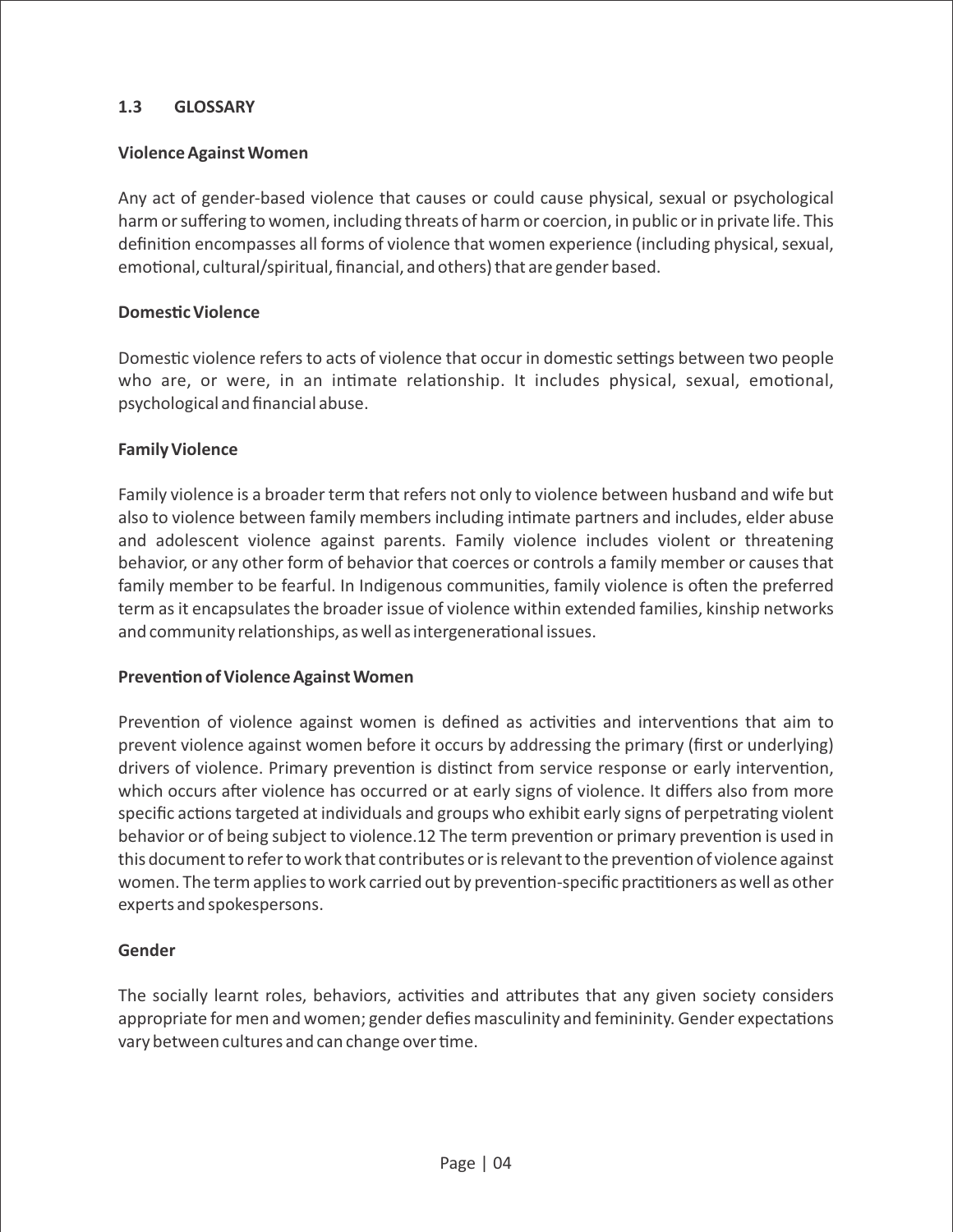#### **Gender Equality**

Gender equality involves equality of opportunity and equality of results. It includes the redistribution of resources and responsibilities between men and women and the transformation of the underlying causes and structures of gender inequality to achieve substantive equality. It is about recognizing diversity and disadvantage to ensure equal outcomes for all and therefore often requires women-specific programs and policies to end existing inequalities.

#### **Gender Inequality**

Gender inequality refers to the unequal distribution of power, resources, opportunity, and value afforded to men and women in a society due to prevailing gendered norms and structures.

#### **Gender Equity**

Gender means fairness of treatment for women and men, according to their respective needs. This may include equal treatment or treatment that is different but which is considered equivalent in terms of rights, benefits, obligations and opportunities.

#### **Media**

Media is used to refer to a variety of forms of media, including news reporting, social media, advertising and popular programming.

#### **News Media**

Print, electronic and broadcast (television and radio) media that focus on delivering news to the general public or a target audience.

#### **Social Media**

The collective of online communications technologies and applications dedicated to communitybased input, interaction, content sharing and collaboration. Social media is a new and constantly changing platform/medium, and therefore its scope, reach and consumption is constantly being redefined. It describes a variety of applications such as forums and content communities (YouTube), blogging and micro-blogging (Twitter), social networking (Facebook), social news networking (Reddit), social curation (Pinterest), collaborative projects (Wikipedia) and visual media exchanges (Instagram).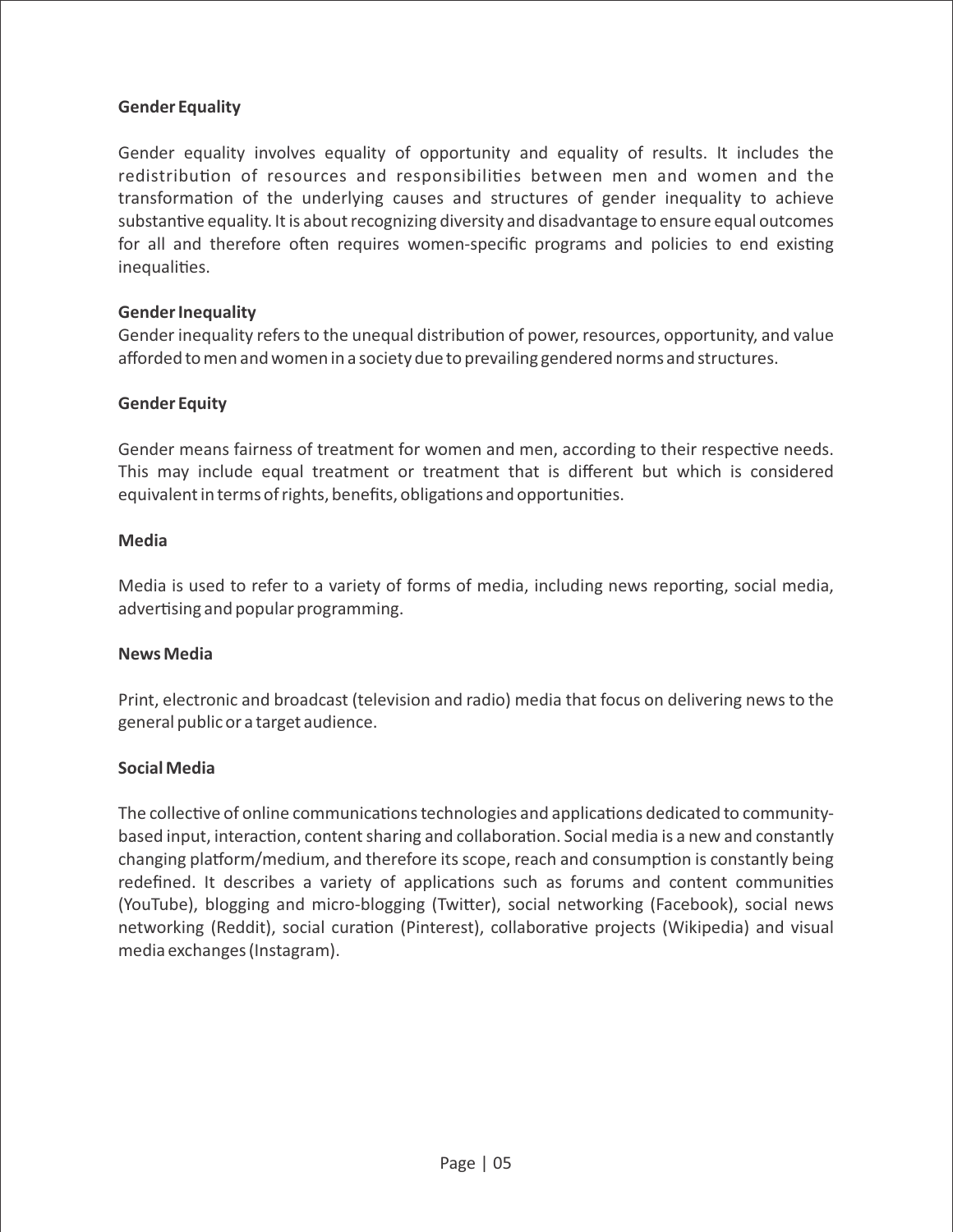#### **1.4 STATEMENT OF THE PROBLEM**

The media plays an important role of watchdog of society and this tradition bestows upon them the social responsibility to mirror and guide the process of social change. But the concerning fact is that the mass media in Pakistan under various pressures is becoming more commercial and failing to reflect the social problems or aspirations of the entire population, especially the problems faced by various social and vulnerable groups including women and sexual and gender minorities.

Therefore, the portrayal of women in mass media is becoming an area of great concern to social activists. Civil society organizations, social activist and women groups are noting with concern that there is an ongoing trend in media, both electronic and print, to portray women as a commodity, sex objects and sometimes as victims.

Unfortunately, Pakistani society is a patriarchal society where patriarchy is established and reflected at all level and aspects of life, and unfortunately, media is not exception to that. Media is increasingly becoming a corporate organization dominated by males who often intentionally and unintentionally depict the picture of women as weak and inferior in front of society.

Sexual and gender-based violence in Pakistan is a significant problem which has a huge economic cost and is a major barrier for Pakistan to achieve sustainable development goals (SDGs) and is one of the most widespread violations of human rights.

Evidence-based primary prevention of sexual and gender-based violence is a new and emerging field but there are promising strategies for prevention. This evidence highlights the importance of challenging cultural and social norms that condone, tolerate or excuse sexual and gender-based violence. It is within this context that the news and information media  $-$  a dominant force in shaping the discourse on matters of public importance is seen to play a crucial role.

However, like many other workplaces in Pakistan, the media itself is struggling with gender equality in almost all facets of its work from the production of news to equal representation of men and women in the newsroom and in senior executive positions. We see very little progress towards closing the gender gap in media employment, with women vastly unrepresented in front of, and behind, the journalistic lens. Although the impact of this on media reporting of sexual and gender-based violence is not well understood, gender gaps and disparities in the newsroom and among key decision-makers in the media organizations must be taken into consideration as it has the potential to influence media culture and the way it reports and depicts SGBV.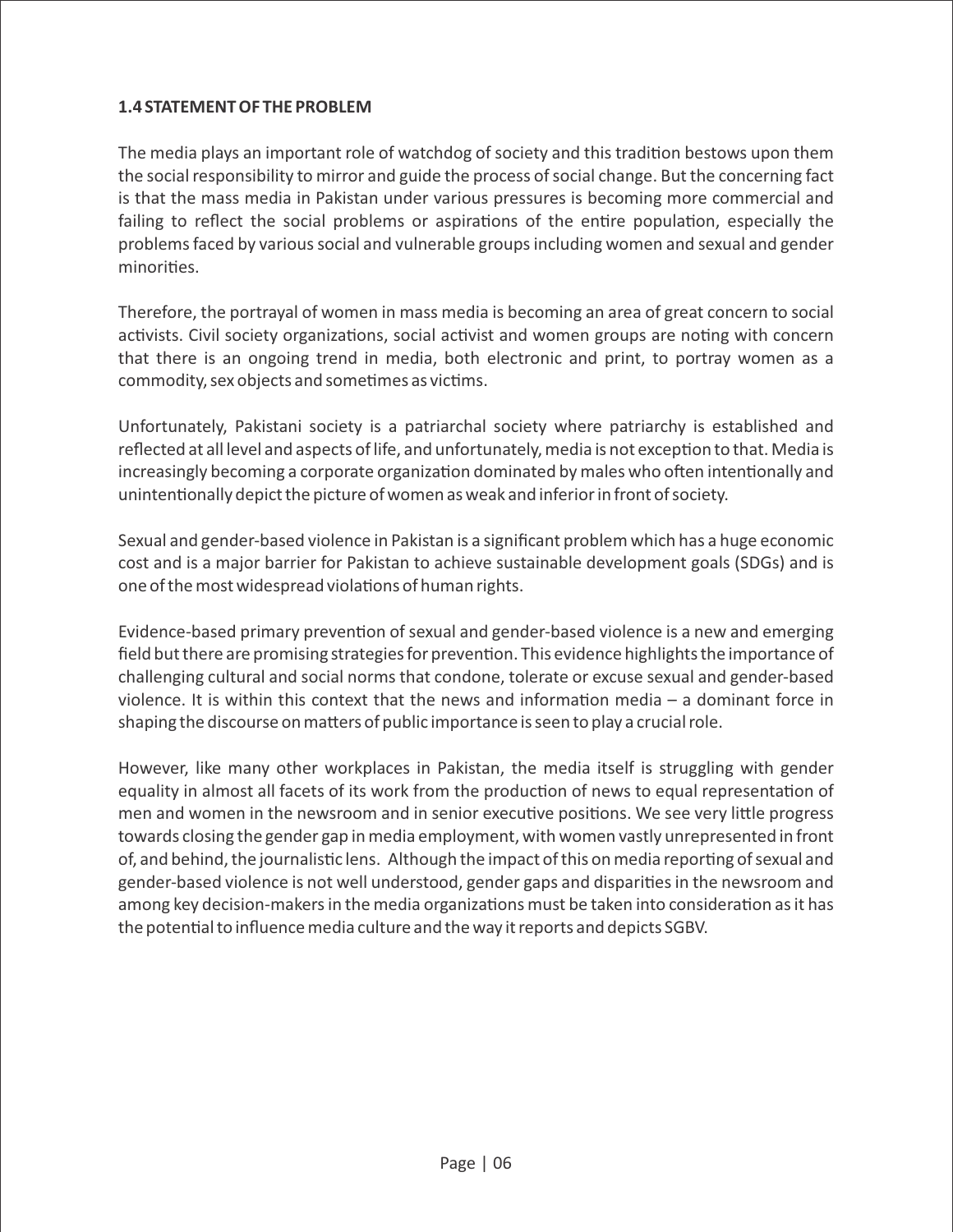#### **1.5 AIM OF THE RESEARCH**

The aim of this study is to provide an overview of the available evidence on the way media portray sexual and gender-based violence. This study aims to provide analysis on representation of sexual and gender-based violence cases in different media outlets including print, electronic and social media and challenges around it.

#### **1.6 OBJECTIVES OF THE RESEARCH**

Role of media in eradication of sexual and gender-based violence through its representation has become an important topic for the civil society who work to improve the prevention and response services to SGBV. The present research is conducted to study the role of media in the reporting of problematic and chronic issues of violence against women in Pakistan. The research was conducted for the following objectives:

- To explore the role of different media outlets in eradication and prevention of sexual and gender-based violence or in violence against women in Pakistan.
- To explore how media portrays sexual and gender-based violence and how it effects the society.
- · Challenges for media while covering cases of violence against women.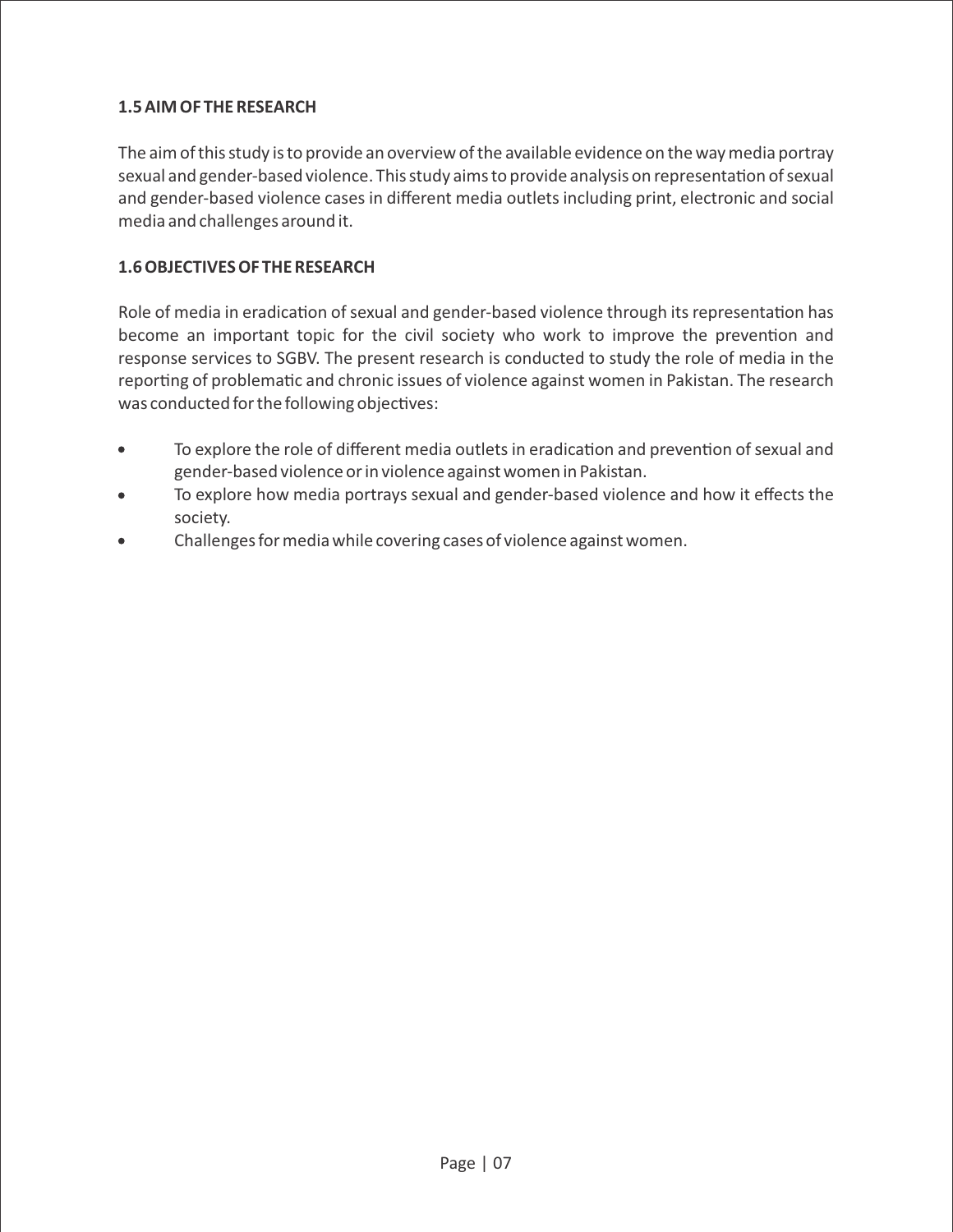#### **Chapter 2**

#### **2.1 RESEARCH METHODOLOGY**

There have been very less studies conducted in Pakistan on portrayal of sexual and gender-based violence in media and all the conducted researches reflect quantitative data. For the purpose of this research to get the general perceptions of the experiences and challenges on representation of sexual and gender-based violence cases qualitave methodology approach was adopted.

The findings of this knowledge paper are the result of the semi-structured qualitative interviews with journalist and civil society experts working on the issue of sexual and gender-based violence. to get the objectives of the current study, review of the various studies conducted on the issue was also made.

#### **Mix-methodological approach:**

The mixed-methodological approach was used to explore the underlying challenges and gaps of representation of sexual and gender-based violence in media. The methodology for this qualitative study and data collection included primary and secondary sources. The study involved three areas to be covered i: e

- i. how media portrays or represents cases of Sexual and gender-based violence?
- $ii.$  what are the effects of reporting on viewers/audience and how they perceive it?
- iii. Common challenges and flaws in media reporting and how to overcome them.

Based on the qualitative feature of the study and the areas covered under it, research methodology included:

Literature Review: The other main approach to data collection for the purpose of this study was in the context of desk review and literature review. As a secondary source of data collection for the study, review of relevant researches was made throughout the study and in the data analysis stage. It included researches conducted on the topic, summary reports, articles, case studies, journalists' codes or guidelines for reporting etc. some of the reviewed publication included research on media reporting on gender-based violence against women in bosnia and herzegovina" 2016 by UN Women, "Myths Broken or Sustained: Representation of Women Victims in Pakistani Media" 2013 by Musarat Yasmin, Ayesha Sohail and Riaz Ahmed Mangrio, The Portrayal of Violence in the Media: Impacts & Implications for Policy" by Melanie Brown, "Sexual violence against women: consequences of news media (mis)representation" 2017, summary report "Victorian print media coverage of violence against women" 2012 published by VicHealth, Women Protection Legislation and Media Discourse In Pakistan, Social representations of domestic violence against women in the media: A South African study by Dane Henry Isaacs, Media Portrayal of Street Violence Against Egyptian Women: Women, Socio-Political Violence, Ineffective Laws and Limited Role of NGOs 2017 by Rasha El-Ibiary.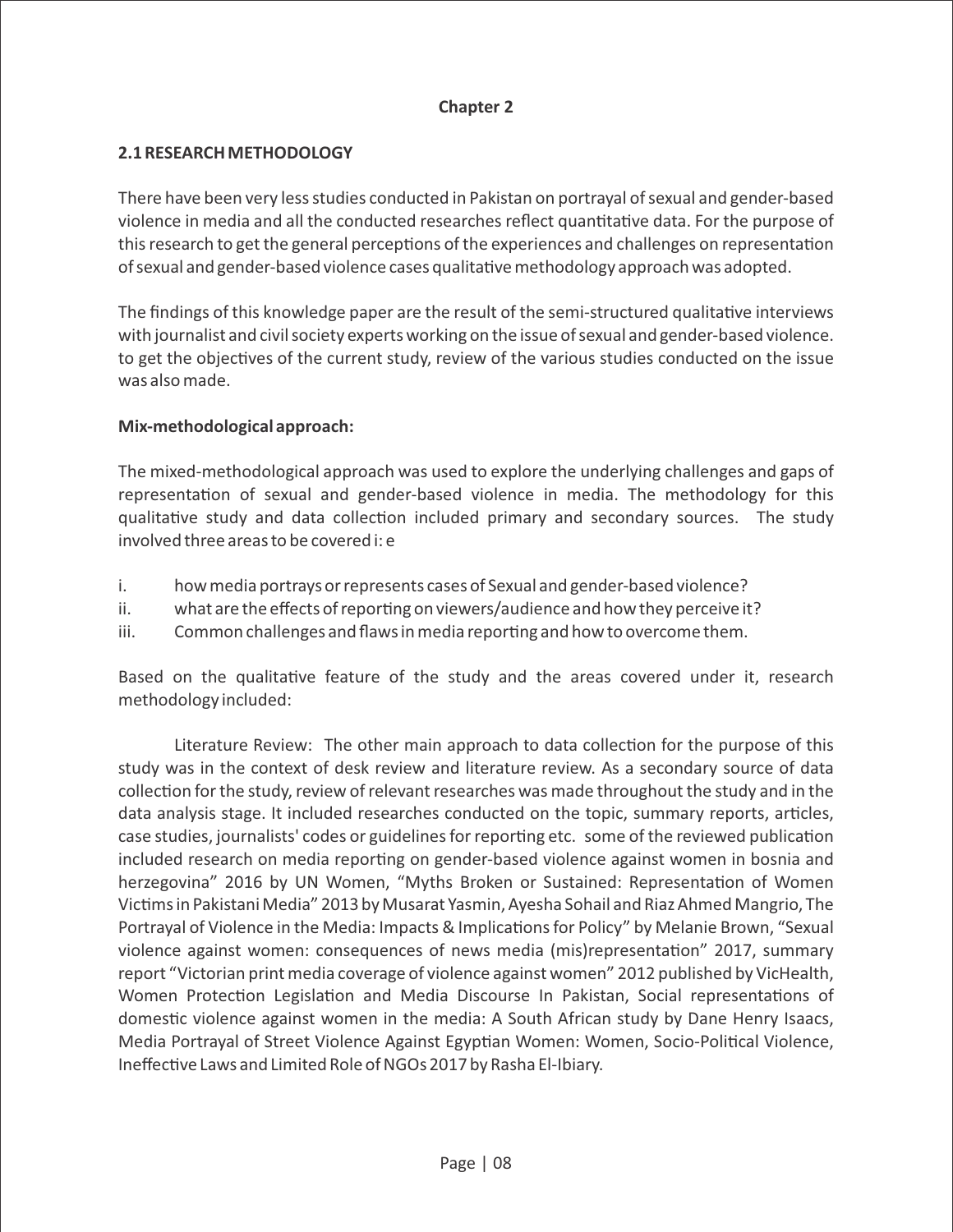Key informant interviews KII: As a primary source of data collection for the purpose of this study, journalists who works on cases of violence against women and covers the human rights violation were identified and interviewed. Journalists were identified from the targeted districts of the research. Semi-structured interviews were conducted with journalists and CSOs in the selected district. Semi-structured individual interviews were conducted during field visits from media and civil society actors. Journalists interviewed for the study, belong to five target districts of the project under which study have been carried out which includes Peshawar, Nowshera, Mardan, Swabi, and Swat.

#### **Sample size:**

Data collection for the objective of this knowledge paper was made through two ways i:e first the review of the researches and publications which investigate the media representations on particular forms of SGBV which is the main objective of the study and this approach covers the major part of the study while the second way was the interviews of small number of journalists and some member of the civil society to get information on the basis of experience personal perceptions who are already working on the same issue. So, while ascertaining the sample size for this study paper consideration was given to limited number of journalists and civil society who are working on human rights issue. Semi structured were conducted with media persons. The interviews didn't confine to the questionnaire but it included general discussions and questions to get a general perception. For this study 15 journalists belonging to print and electronic media were interviewed including female journalists. Also, to get perceptions from the civil society who work closely with media and on the prevention or response to sexual and gender-based violence 5 civil society members were also interviewed. CSOs included representatives of NGOs, CBOs and alliances working on the issue.

#### **Questionnaire: -**

To cover the area of study a questionnaire was developed for the key informant interviews. Questionnaire was comprised of open and close ended questions. To meet the objective of the research targeted brief two separate questionnaires were developed for media persons and CSOs.

The main topics questionnaire covered were: -

- How the cases and issues of gender-based violence are represented in media?
- What are the challenges for media persons while covering SGBV cases?
- Role of different media outlets in eradication of SGBV.
- Challenges of different media outlets in coverage of sexual and gender-based violence.
- What are the areas of reporting which needs to eb improved?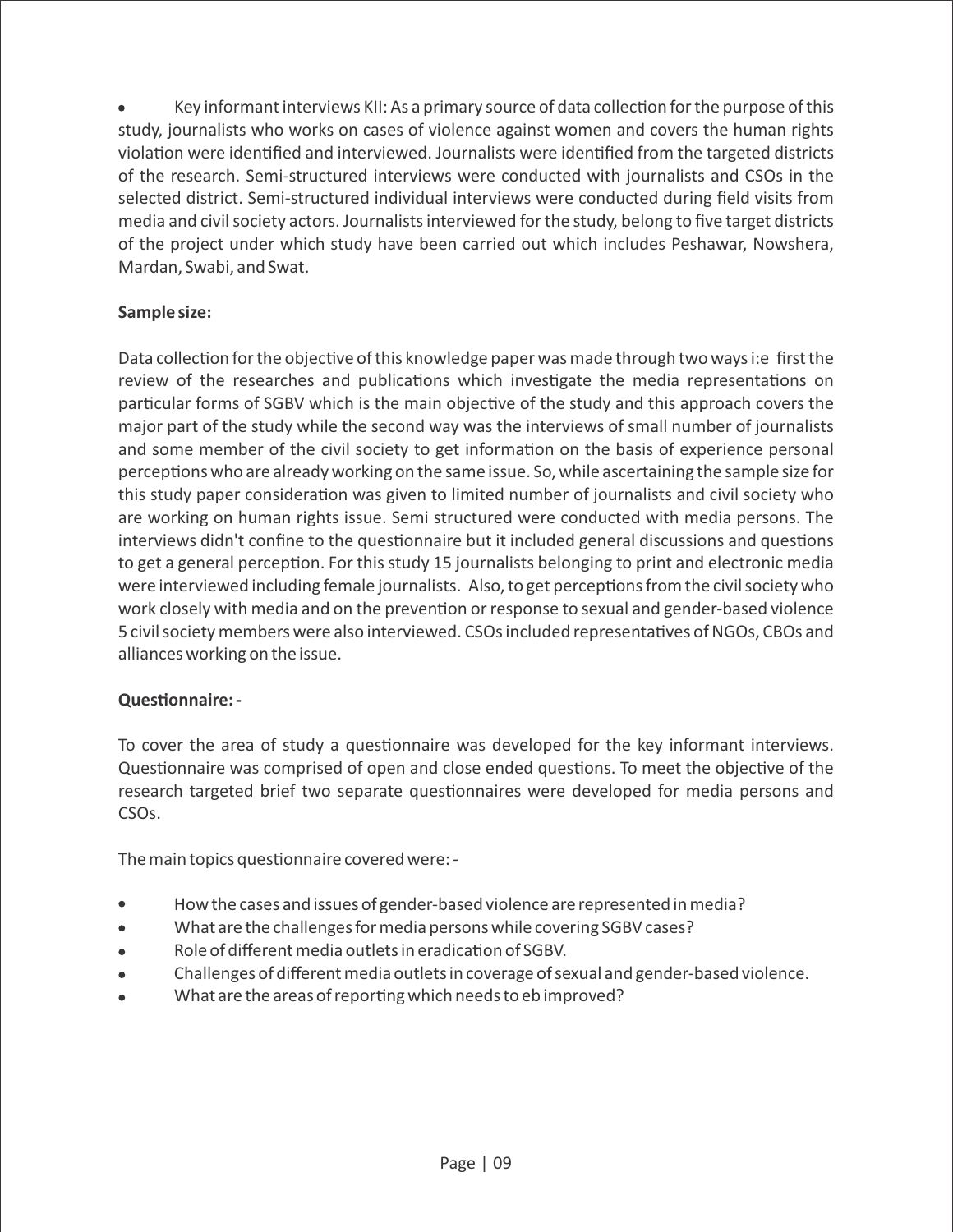## **2.2 ETHICAL CONSIDERATION:**

Ethical issues greatly impact the credibility, confidentiality and authenticity of the research data. Special consideration was given to the ethical norms and standards while collecting the data and conducting interviews for the research. Following ethical consideration were followed during the research:

- The research ensured full and consented participation of the respondents.
- Consent form were developed in discussion and collaboration with Blue Veins team.
- Keeping in view the best interest of participants and following the safeguarding principles of minors, all the respondents above age of 18 years were interviewed with their consent and willingness.
- $\bullet$  All the participants were informed about the objectives, aim and other information related to the research before interview.
- Names, organization, department and other details of the respondents not shared between them and even not used in the research.
- Anonymity and confidentiality highly ensured throughout the research.

#### **2.3 LIMITATIONS OF STUDY**

This study is focused on the knowledge and portrayals of sexual and gender-based violence in the mass media on the basis of review of various studies and summary reports and does not include the analysis of newspapers, magazines, films, television, music, plays and dramas or others. Keeping in view the specification of topic only those were interviewed for the study who are directly working on the issue.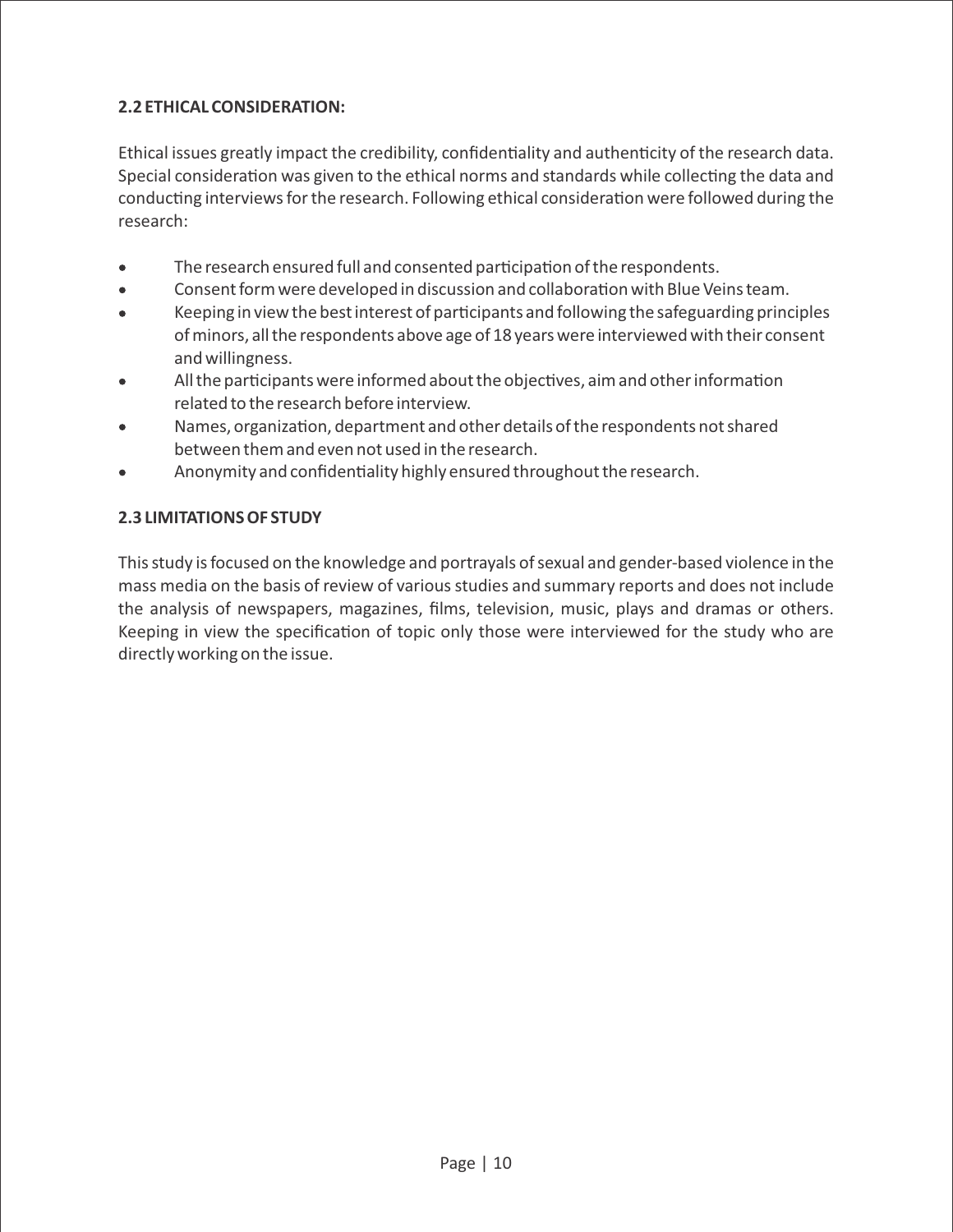#### **Chapter 3**

#### **3.1 LITERATURE REVIEW:**

According to the research "RESEARCH ON MEDIA REPORTING ON GENDER-BASED VIOLENCE AGAINST WOMEN IN BOSNIA AND HERZEGOVINA" conducted by UN Women in 2016, Mass media play a crucial role in shaping the general awareness of the society about violence considering the way in which they represent violence in their reports, language and narrative, and the audience they reach. Violence against women and girls is undeniably an issue that came out of the private into the public sphere. This issue is being reported in the media and it is talked about in the society. For that reason, it is important to start a debate on the responsibility of media and the way they report, initiate and (non)support the debate on violence against women and domestic violence

In 2013 a sturdy was conducted by Musarat Yasmin, Ayesha Sohail and Riaz Ahmed Mangrio titled "Myths Broken or Sustained: Representation of Women Victims in Pakistani Media "to examine the current portrayal of women in crime reporting in Pakistani English print media. The study provides that a deep insight into the content and language of the media enables us to assess its contribution to gender issues. Gendered messages that are semiotically and linguistically encoded in print media, by virtue of their being naturalized in the mainstream discourse about gender, not only affect our experience of consuming news and entertainment but also define the construction of gender identities and create a gate-keeping mechanism that ultimately determines the extent to which communities become (or not) gender-inclusive

A study "The Portrayal of Violence in the Media: Impacts & Implications for Policy" by Melanie Brown says that the relationship between media depictions of violence and subsequent violent behavior is extremely complex. There are number of interacting variables which play an important role in determining who will be affected, by what material, and in what way. The context in which the violence is portrayed and age of the viewer/player are the most important variables for determining the potential impact of violence. Also significant is the participant's ability to differentiate between fantasy and reality, and justified or unjustified use of force.

In 2017 a study "Sexual violence against women: consequences of news media (mis)representation" was conducted to shed light on the interplay between societal misconceptions of sexual violence against women and how these misconceptions are informed and perpetuated by news media reporting on the subject. According to the study, before we look at how news media treat the issue of sexual violence against women, it is important to understand how news media treat women in general. One important aspect is to understand who produces news media content and what attitudes are held by people involved in the process.

Several studies have shown that women are generally underrepresented in news stories (Len-Ríos, Rodgers, Thorson, & Yoon, 2005; Rodgers & Thorson, 2003; Rodgers, Thorson, & Antecol, 2000). Their findings show a large gender gap in news coverage and "all coverage focusing on a relatively small number of famous individuals who are largely men" (Shor et al., 2015, p. 976).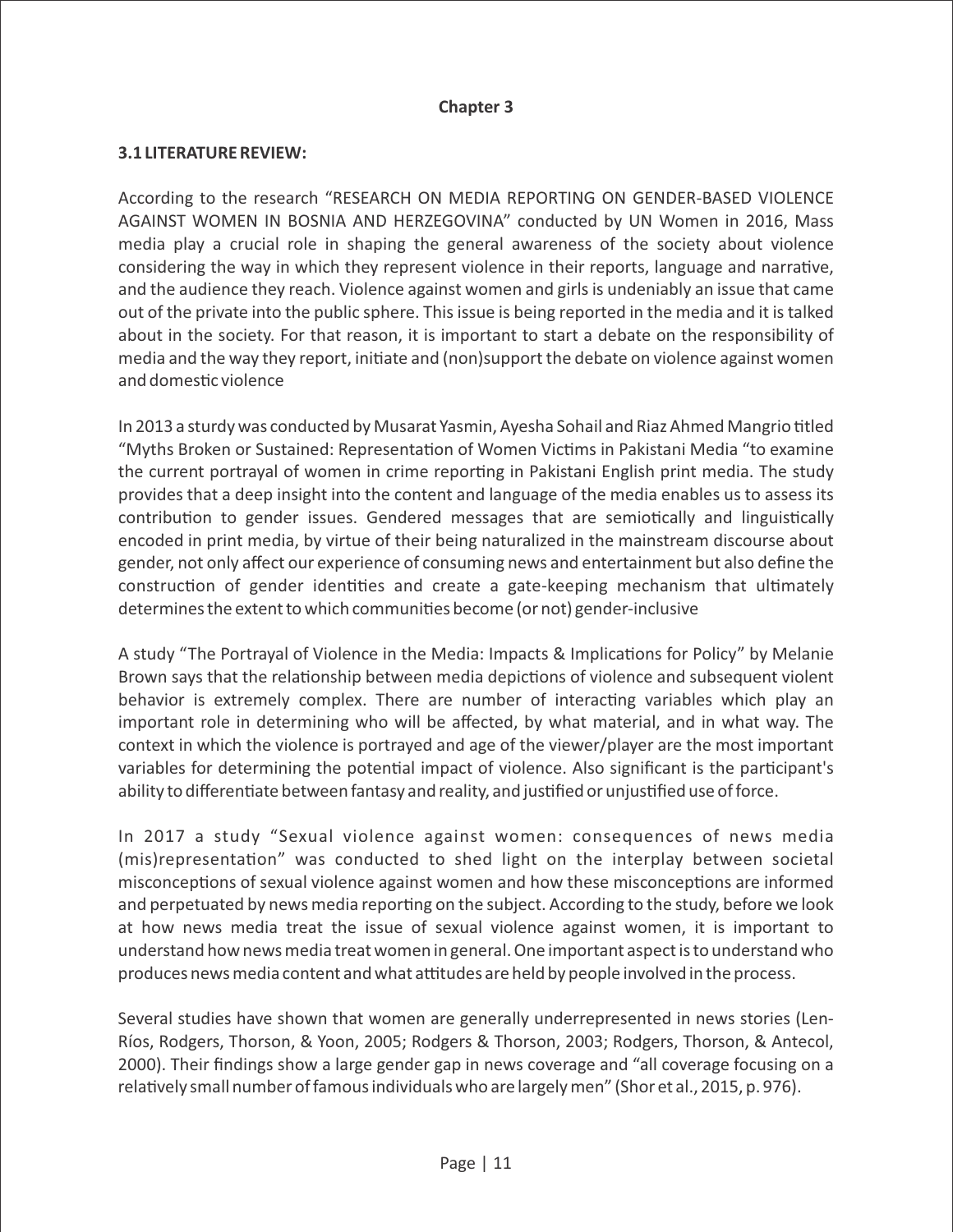Furthermore, they found that increasing the number of women on newspapers' editorial boards only makes a small difference, if any at all, regarding the gender gap in news coverage. A report by the Global Media Monitoring Project 2010 (2010, p. 57) explained that "if conditions remain unchanged and the rate of progress is maintained, it will take at least 40 more years to reach parity".

It seems like not much has changed since then. Because of these discouraging findings, several scholars have questioned if individuals or even groups are able to change the gender coverage bias within the media industry (Shor et al., 2015). Apparently, the overall gender inequality we find in society at large is also impacting the composition of news rooms, as well as their content regarding sources and topics. This gender difference is especially relevant in the context of the more specific topic of how news media portray sexual violence against women.

In 2012 VicHealth published a summary report "Victorian print media coverage of violence against women" with the aim to identify opportunities to strengthen reporting on violence against women to improve community understanding of the nature and causes of the issue. The report explored that sensationalism is regularly incorporated in the reporting of violence against women. Much of the research reviewed for the report showed that sensationalistic coverage of violence against women is common place in print media (Carter 1998; Evans 2001; Greer 2003; Kothari 2008; Soothill & Walby 1991; Sunindyo 2004; Wykes 2001). Often sensationalism incorporates elements of humour, frivolity or ridiculousness. This can come in the form of puns, rhymes, the inclusion of odd details, quotes, or 'humorous' nicknames for perpetrators. The inclusion of humorous or ridiculous elements in the reporting of violence against women is troubling, and only works against the idea that violence against women is a serious social issue. In this study, sensationalism was regularly incorporated in the coverage of violence against women: 40 per cent of articles included an element of sensationalism. When sensationalistic elements appeared, they were most likely to occur in the headline of the story.

Sensationalistic news coverage of violence against women is problematic for a number of reasons which includes that it represents gender-based violence in a way that is unrepresentative of the realities of the social problem, particularly because it tends to highlight the most unusual examples of (and details around) such violence (

The study conducted in Pakistan to examine the role of national media towards the promotion of women rights awareness highlights that media is especially considered important when it comes to spreading awareness regarding women's rights. Various researchers argue that awareness can be utilized as an important instrument to influence societal behavior towards women (Migiro, 2009) and in this way, may play a pivotal role in controlling human and women rights violations.

Therefore, it is of much importance how media report and debate gender related issues and stir relevant stakeholders and forums. However, the impact of media on society, whether in a positive or a negative manner, depends on the way it behaves and responds. For instance, media campaigns can promote women rights, emphasize condemnation of discriminatory behavior and convey the message of zero tolerance for violence against women.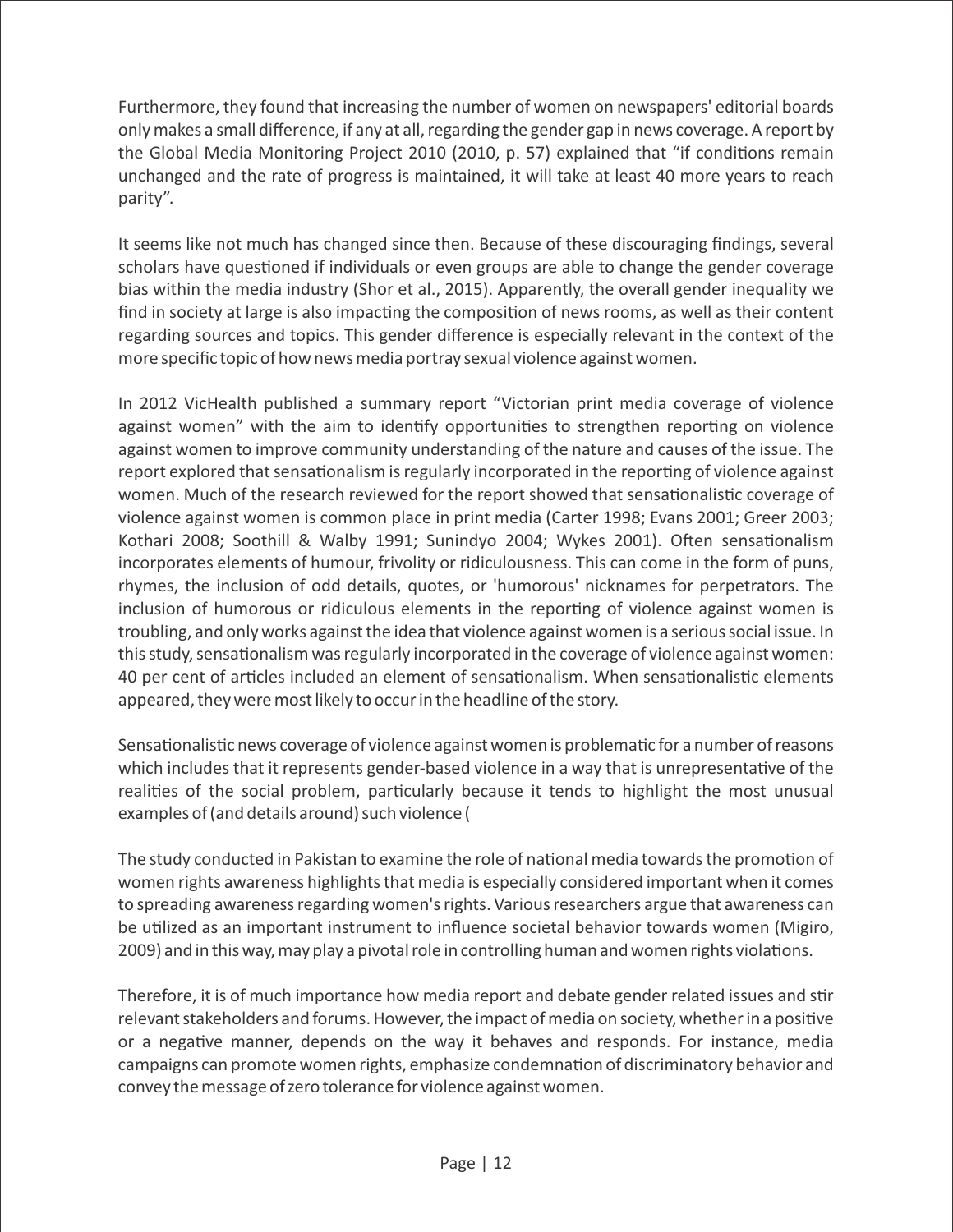On the other hand, media may undermine the position of women and may strengthen stereotypical behaviors towards females. Especially, the way media portrays women has been an arguable case. It has been observed that media images regarding violence against women, like the description of rape, representation of females as sexual objects, or pornographic imagery and their continuous prevalence impacts the public in an adverse manner.

The study provides that as far as the Pakistani media is concerned, their main focus has been and remains to be political centric, subsequently leading social issues to be under reported regularly. Therefore, the role of Pakistani media, commendable to quite an extent, is criticized often in lieu of disregarding various societal issues (Zaheer, 2016a; 2016b) like women rights and women empowerment.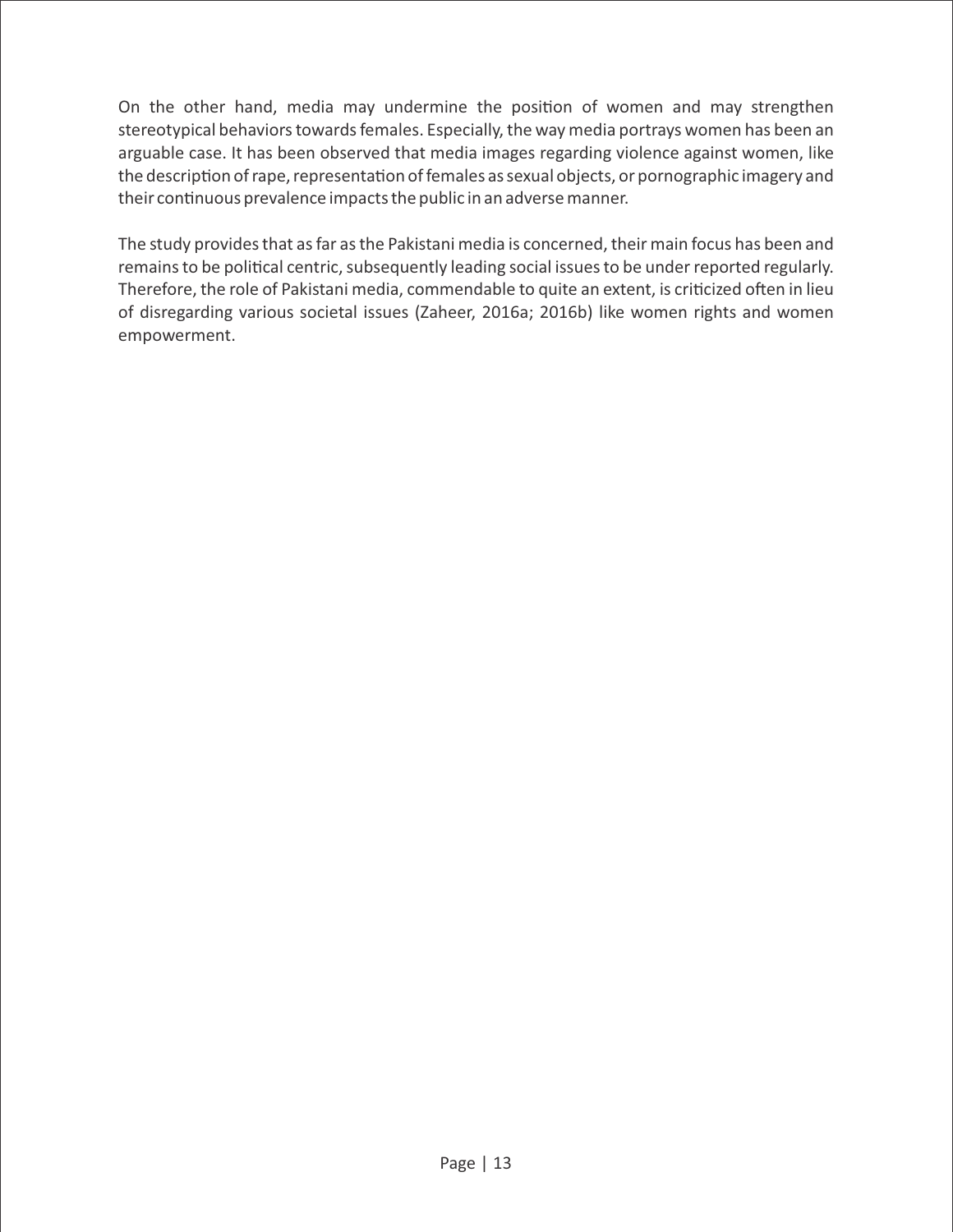#### **Chapter 4**

#### **4.1 THE ROLE OF NEWS MEDIA IN PRIMARY PREVENTION**

Media is considered to be a key priority area in the prevention of sexual and gender-based violence because of its outreach and potential influence on public about the understanding of sexual and gender-based violence and public knowledge and behavior around this issue. Print and electronic news media, in particular, plays an important role in shaping the public discourse because it reports on current events and provides a framework for interpretation for the general population and policymakers at the same time.

By increasing the visibility of the issue of sexual and gender-based violence in our society and the way it impacts the individual, family, society and country the media helps to construct and regulate public understanding and increases the pressure for policy reforms. Keeping in mind the role, and influence of media there is a potential that media helps in creating a social space where sexual and gender-based violence can be discussed in its wider scope rather than a family/private or shameful matter which cannot be discussed in society but as a problem that should and can be prevented.

While there have been very less studies conducted in Pakistan on this topic, this knowledge paper provides compelling evidence about predominant patterns in the way news stories on sexual and gender-based violence are presented; which offers overly-simplistic, inadequate and distorted representations of the nature, extent, and the seriousness of SGBV issues to the audience.

This knowledge paper reflects the unique potential of media to:

- · Report SGBV in the social context in which GBV is perpetrated and occurs.
- Discourage sensationalizing stories around SGBV.
- Debunk myths and misrepresentations around the issue of SGBV.
- Skew public perceptions about who perpetrates gender-based violence, who is most at risk of violence and where violence occurs.
- Discourage shifting blame from male perpetrators of violence and assigning responsibility for violence to women by focusing on the behavior of women.
- Exert pressure on legislatures and policymakers for introducing and implementing laws and policies that can prevent and respond SGBV.

This study paper reinforces the importance of media as a primary prevention tool, its potency in influencing community attitudes, and the increasing importance of social media and its interaction with traditional news media, for young people in particular.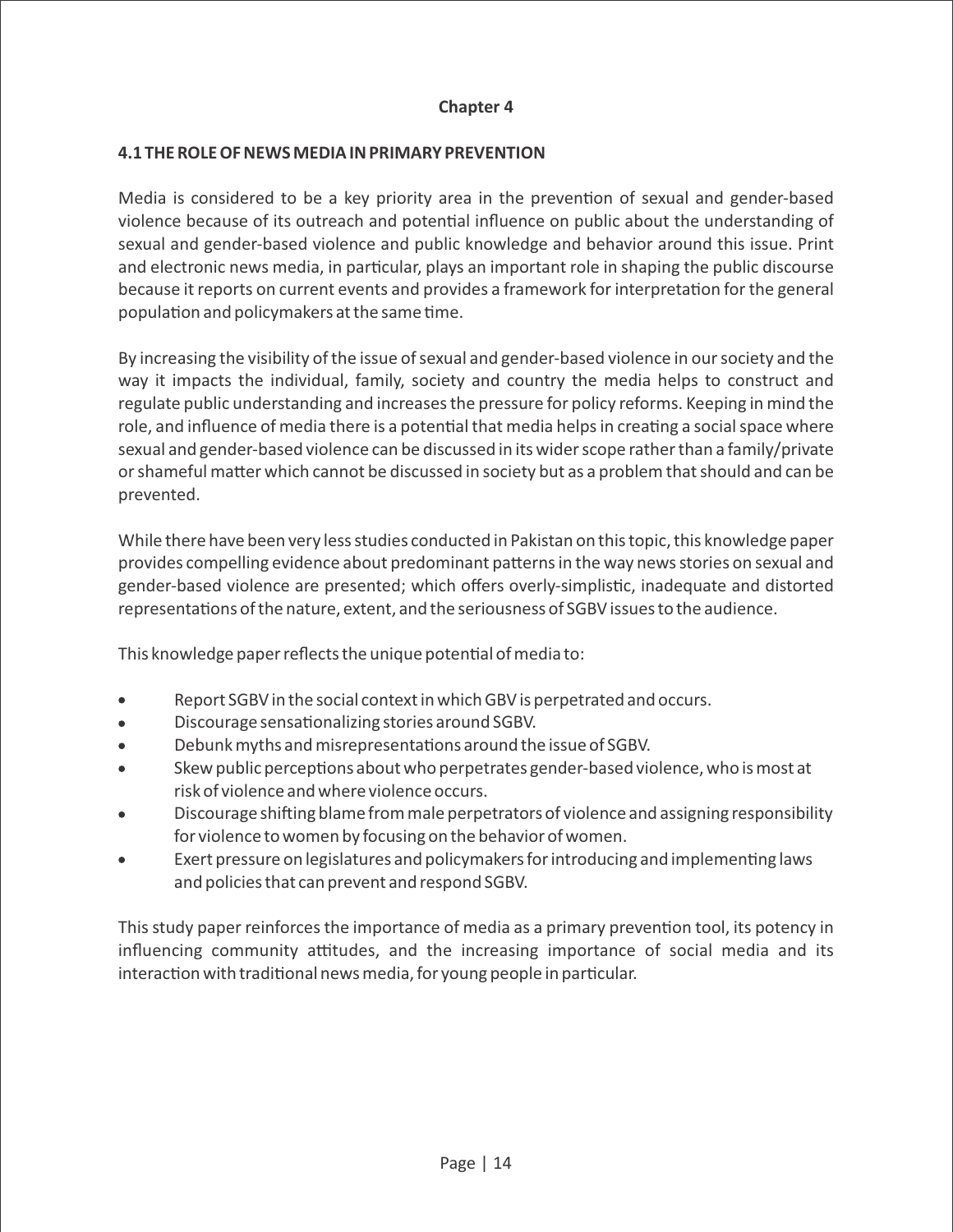#### **4.2 ROLE OF MEDIA IN SHAPING PUBLIC UNDERSTANDING AND PRIMARY PREVENTION OF SGBV**

Civil society organizations and social activists see print and electronic news media as a forreaching key and credible source of public Information which has a significant influence on knowledge and public opinion. The relation between the policy reform, public opinion and media is complex but there is little doubt that media coverage matters. Media can be an influential tool in primary prevention of SGBV.

There is a strong belief that attitudes and perception of the community can be reshaped by increasing the knowledge regarding the understanding of social problems. It can transform attitudes and shape survivors response to victimization and influence community responses to sexual and gender-based violence. As the media play a key role in the communication of information about matters of public importance and therefore in the way people understand social issues such as sexual and gender-based violence. Understanding what causes genderbased violence is crucial to taking effective action to prevent it.

There are strong assumptions which support the concept that preventing gender-based violence is possible using strategies that address these underlying causes. The causes of sexual and gender-based violence are embedded in the environments where people live, work and interact with each other. Strategies to prevent violence need to target these same places. Media is one of the areas for action identified for preventing sexual and gender-based violence, due to the role that it plays in transmitting social norms and beliefs.

#### **4.3 SEXUAL AND GENDER-BASED VIOLENCE AND THE MEDIA**

The role of media is acknowledged worldwide as media is playing an important role in constructing masses perceptions and public' understanding of social issues. All forms of media are identified as being authoritative and important sources from which images of sexual and gender-based violence are constructed and reproduced. Images and narratives presented by the media play an important role in constructing community perceptions, attitudes, and knowledge of what is normal and acceptable in terms of behavior around SGBV. However, it has been observed that media often under represent stories of sexual and gender-based violence and focus primarily upon female victims/survivors, and give little or no attention to perpetrators of SGBV. Additionally, the media often sensationalize and trivialize SGBV. Media usually frames SGBV on the basis of three components: sources, context, and word choice or language and misses to depict it in social context so as the underlying stereotypical norms can be explored. In terms of source, the police and criminal justice system routinely act as the primary source of reference to obtain insight concerning incidents of abuse against women. However, SGBV is usually under reported to the police, it commonly leads to false depictions of SGBV as well as inaccurate information of some individual cases of domestic violence in the media. In addition, unfortunately, the media's representations of SGBV often do not satisfactorily contextualize incidents of sexual and gender-based violence.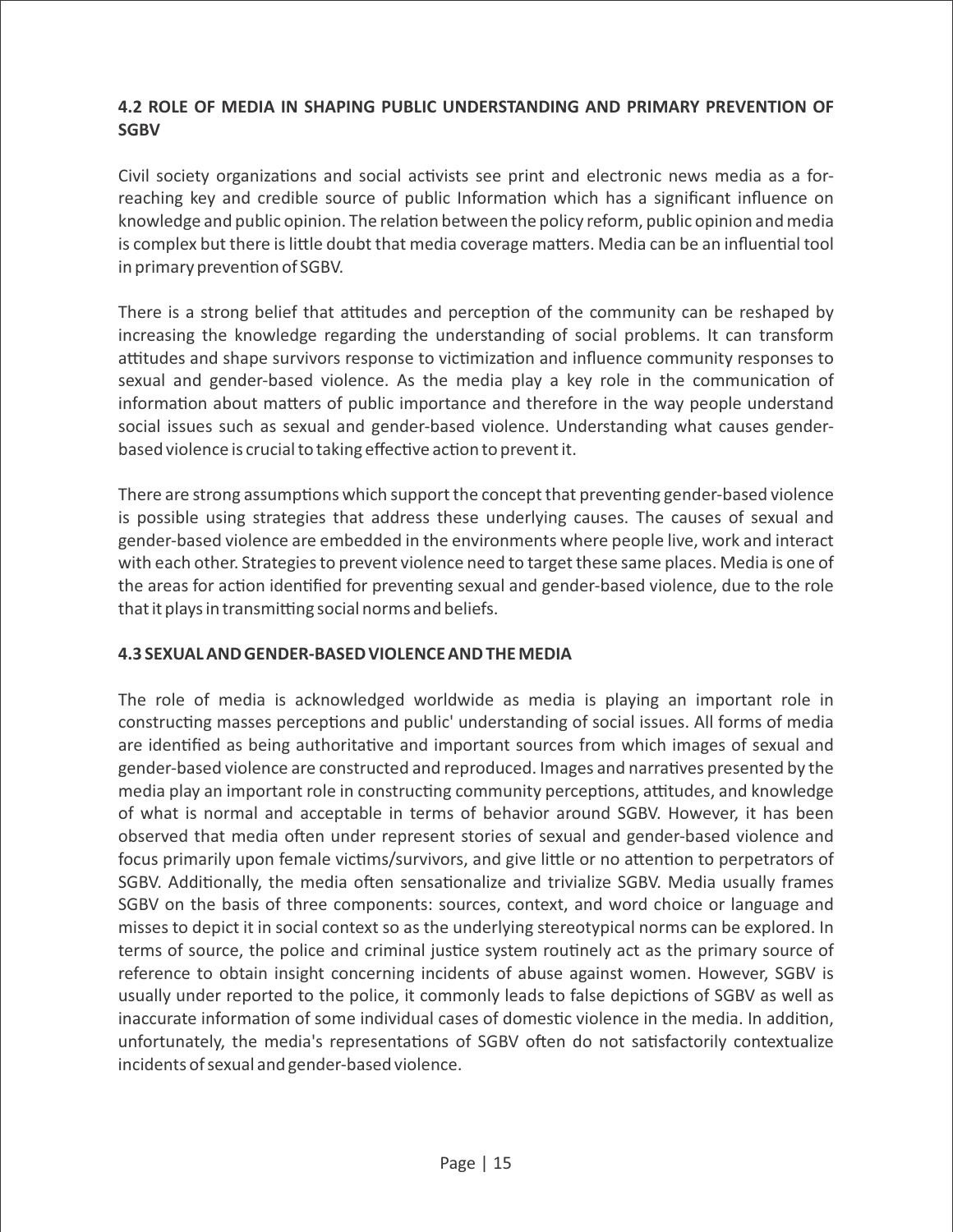It is important to mention that language and working are playing very important role in framing of sexual and gender-based violence as a title/headline determines the public's perception. Use of insensitive language is found to be magnifying harmful cultural myths and promoting traditional representations of gender stereotypes. Perceptions of journalist and reflections of civil society organization representative strongly suggest that media in large portray gender-based violence in a way which supports patriarchal institutions such as law enforcement and legal systems and obscured connections between violence against women and societal structures that help preserve gender-based power. Because of the perceptions and biases, it is found that media give greater attention to violent crimes, such as those of a sexual and violent nature, while approaches other forms of gender-based violence with little interest. The specific criteria of newsworthiness are largely dependent on the opinion of the journalist and the news organization. In most cases, media is more interested in breaking exclusive stories which has more sexual violence, conflict, and drama keeping media audiences captivated.

Respondents have argued that the dominant discourse of silence and stigmatization surrounding the issue of SGBV is perpetuated when it receives limited media coverage. At the same time media is blamed for its overrepresentation of physical and extreme cases of violent SGBV cases. The findings reflect that focusing only on physical acts of abuse distorts the true reality of domestic violence, which is multifaceted and inclusive of emotional and psychological abuse.

This representation of media starts to lead a widespread perception among listeners, reader, and viewers that of gender-based violence as a distinct incident of physical violence as opposed to it being a continuous process of abuse, where the portrayal of male power and control does not depend on violent acts alone.

#### **4.4 MEDIA AS A SITE FOR PRIMARY PREVENTION OF SEXUAL AND GENDER BASED VIOLENCE?**

Men, women and the transgender community are disproportionately affected by sexual and gender-based violence and media play a significant role in perpetuating and challenging social norms that condone this violence. This study strongly suggests that despite all the progresses media has made there is a strong and emerging need to professionalize media from a gender perspective which could be helpful in eradicating sexism in journalism that supports and normalizes practices of discrimination and violence against women and other socially marginalized segments of society.

The key informants of this study strongly recognize the potential of media as a site for primary prevention of Sexual and Gender-Based Violence. It is agreed that high quality, informed unbiased and accurate media coverage of sexual and gender-based violence can be important contributors in addressing the issue. The reflections from the key informants suggest that to prevent SGBV and bring behavior change among the members of society media should:

- Accurately convey full impact of sexual and gender-based violence on our communities.
- Convey accurate and meaningful context for SGBV stories with a special focus on patriarchy and patriarchal values which often promotes violence and discrimination.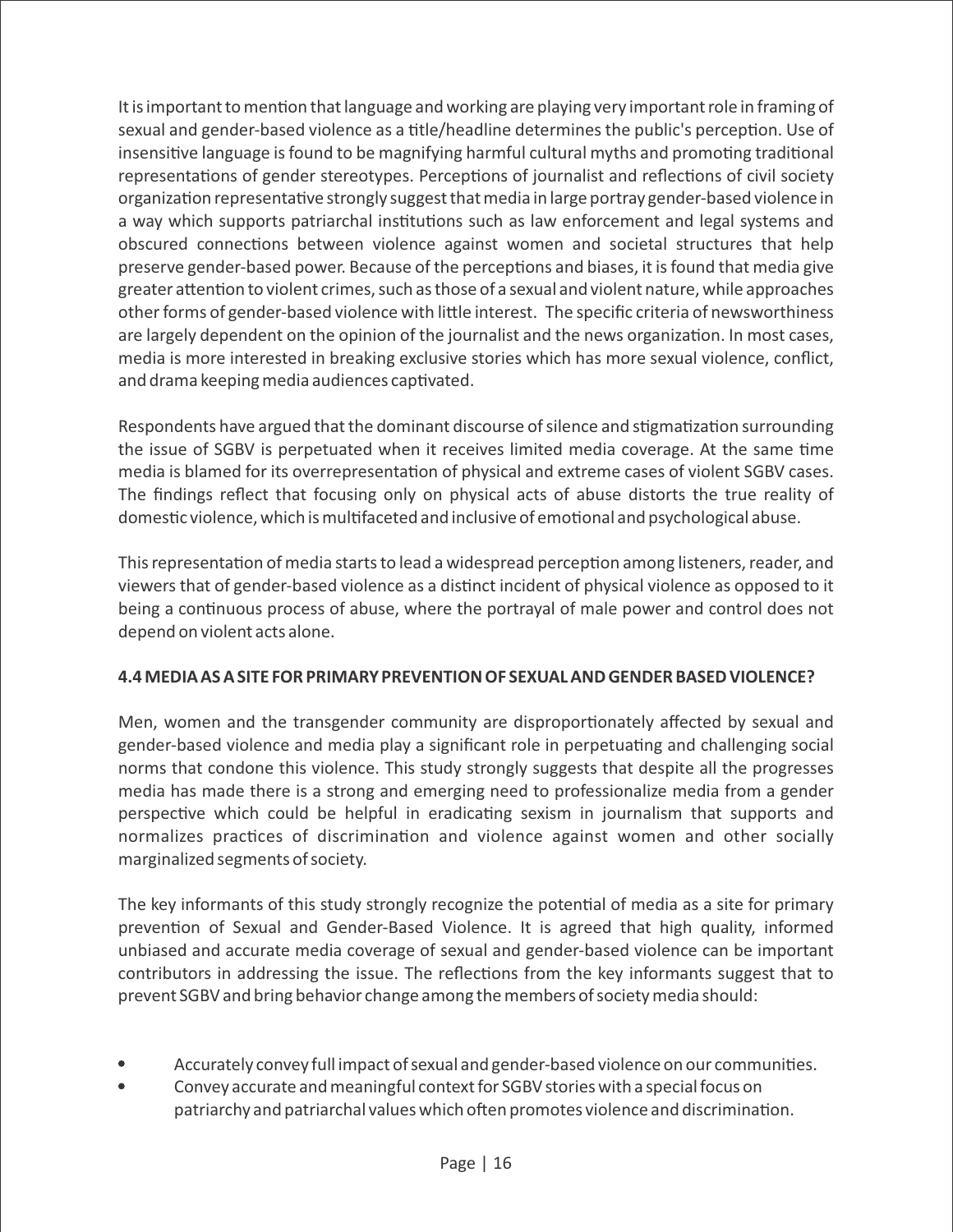- Challenge community attitudes and behaviors that underlie or reinforce sexual and gender-based violence.
- Help to identify available specialists and support services for SGBV survivors and ensure that experiences of survivors are accurately and sensitively communicated.

The key respondents also emphasized that media outlet needs to take professional ethics for gender-fair reporting seriously and encourages journalists to pursue a gender lens in news content across print and digital media platforms.

Because of its outreach, popularity, and influence media has an opportunity to encourage open communication around issues of sexual and gender-based violence so that people facing SGBV can report violence without fear of repercussions. If media plays its new role it can be a game changer in preventing and responding to sexual and gender-based violence. It can transform community norms, attitudes, and behaviors that condone sexual and gender-based violence, including engagement with religious leaders, engage men to promote positive images of masculinity and gender equality, while encouraging reflection on what it means to be a man in society and help combat stigma and raising public awareness about the protection system to address SGBV in Khyber Pakhtunkhwa.

At the same time, media can be an important tool of triggering accountability towards policymaker for putting required laws and policies in place and improve implementation of the existing laws for the prevention and response of SGBV. The key informants also argued that international human rights instruments provide an opportunity to identify with more precision the responsibilities of media platforms to mitigate harm perpetrated through their networks, and ensure that the systems they create do not reproduce gendered inequality.

#### **4.5 MEDIA INFLUENCING THE CONCEPT OF GENDER**

The findings of this study strongly suggest that media is the most persuasive and powerful influence on how our society views women, men and other sexual and gender minorities. With increasing access to all forms of media and its importance in our daily lives, media insinuate its messages into our consciousness at every turn. All forms of media communicate images of the sexes and gender identities many of which perpetuate unrealistic, stereotypical, and limiting perceptions. The way media reports about the sexes and gender dimensions promotes the idea that men are the cultural standards while women and transgender population are not equally important, it at the same time media depicts the gender roles which portrays and reflects in a very stereotypical ways which sustain socially endorsed views of gender. Because the personal biases and gender insensitivities are reflected in the media the relationship between different sexes and gender identities are reported in a way that it endorses emphasize traditional roles and normalize sexual and gender-based violence.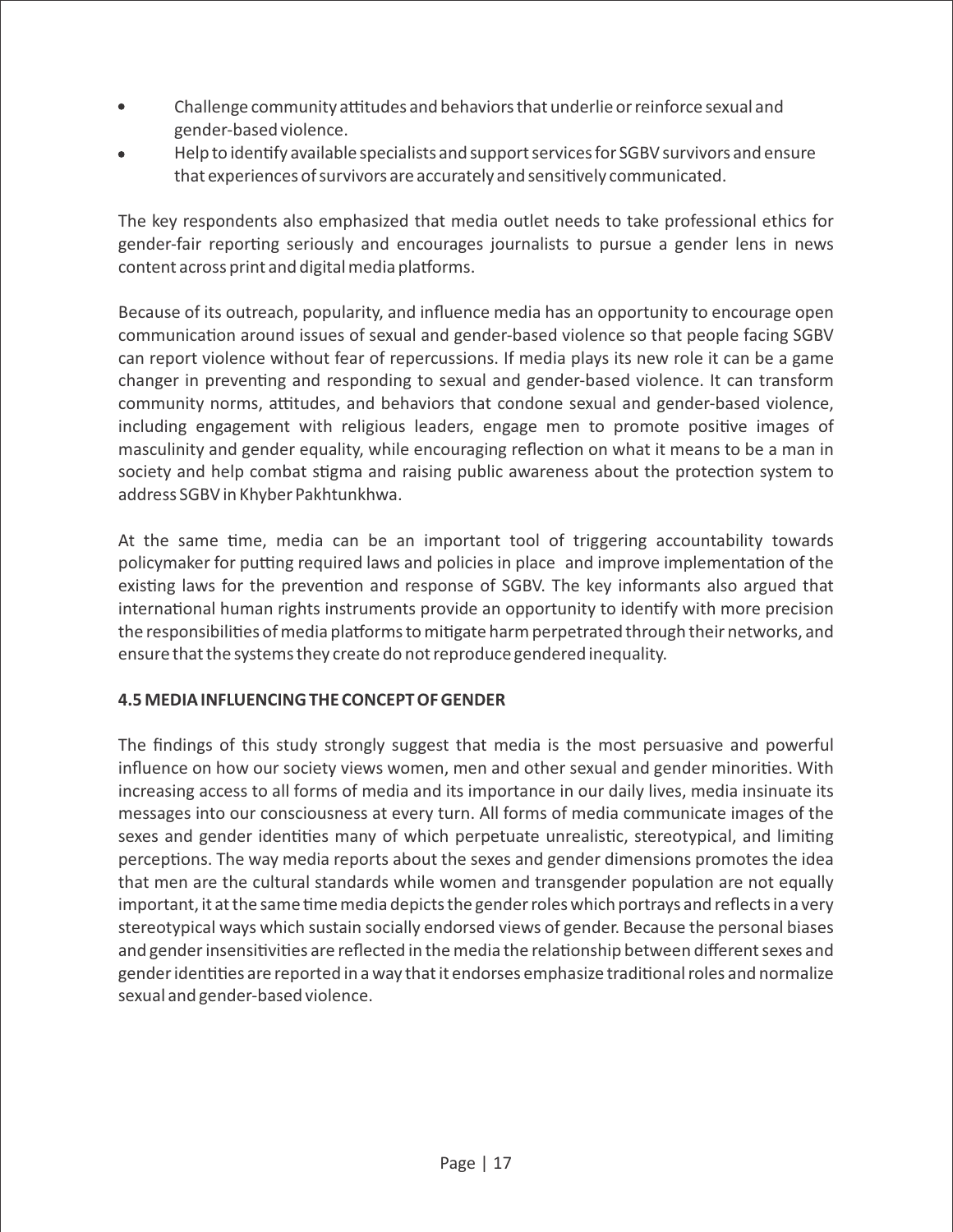#### **Stereotypical and Under representation of Women**

One of the major challenges is that media under-represent women in mass media. The constant distortion tempts society to believe that there really are more men than women and, further, that men are the cultural standard. Women from minorities and women with disabilities are excluded to the higher extends and when they appear on media they are featured in stereotypical roles. Media at large show fewer older women than men, presumably because youth and beauty is considered to be more "marketable" at the same time elderly individuals specially women are frequently portrayed as sick, dependent, fumbling and passive, images not borne out in real life. The lack of women in the media is paralleled by the scarcity of women in charge of media. The key informants reflected that very less number of women are television writers, executives, and producers are women, this is a troubling fact because a good number of journalism graduates are women, they make up less in higher or management positions. Some respondents believe that if more women had positions and authority at executive levels, media would offer more positive portrayals of women.

Civil society representatives argued that continued portrayal of men, women and transgender community in a stereotypical manner limit society's perception of human possibilities and inter result it limits the opportunities and choices for people based on their sex and gender identities. Today men are seen as active, adventurous, powerful and aggressive because this is how the media represents and showcase them. While on the other hand women and other sexual and gender minorities are depicted as sex objects who are usually young, thin beautiful, passive, dependent, and often incompetent and dumb. Because media is playing an influential role in creating our perceptions, the ways they misrepresent genders distorts how we see ourselves and what we perceive as normal and desirable for men and women and gender non-binary community to the greater extent.

Some of the female journalists reporting from the field reflected that they could not make it to newsroom because female newscasters are expected to be younger, more physically attractive, and less outspoken than males. The male journalist reflected that large majority of people reporting today don't have education in the relevant field and there are very few opportunities for them to go through extensive or specialized training, therefore, they carry their biases and reiterate the cultural image of women as dependent, ornamental objects whose primary functions are to look good, be obedient to men, and stay quietly on the periphery of life.

The discussion carried out in this study with the key informants very strongly reflects that the mass media has created a distinction between good and bad women. Good women are portrayed as good looking, deferential, and focused on home, family, caring for others and subordinate to men.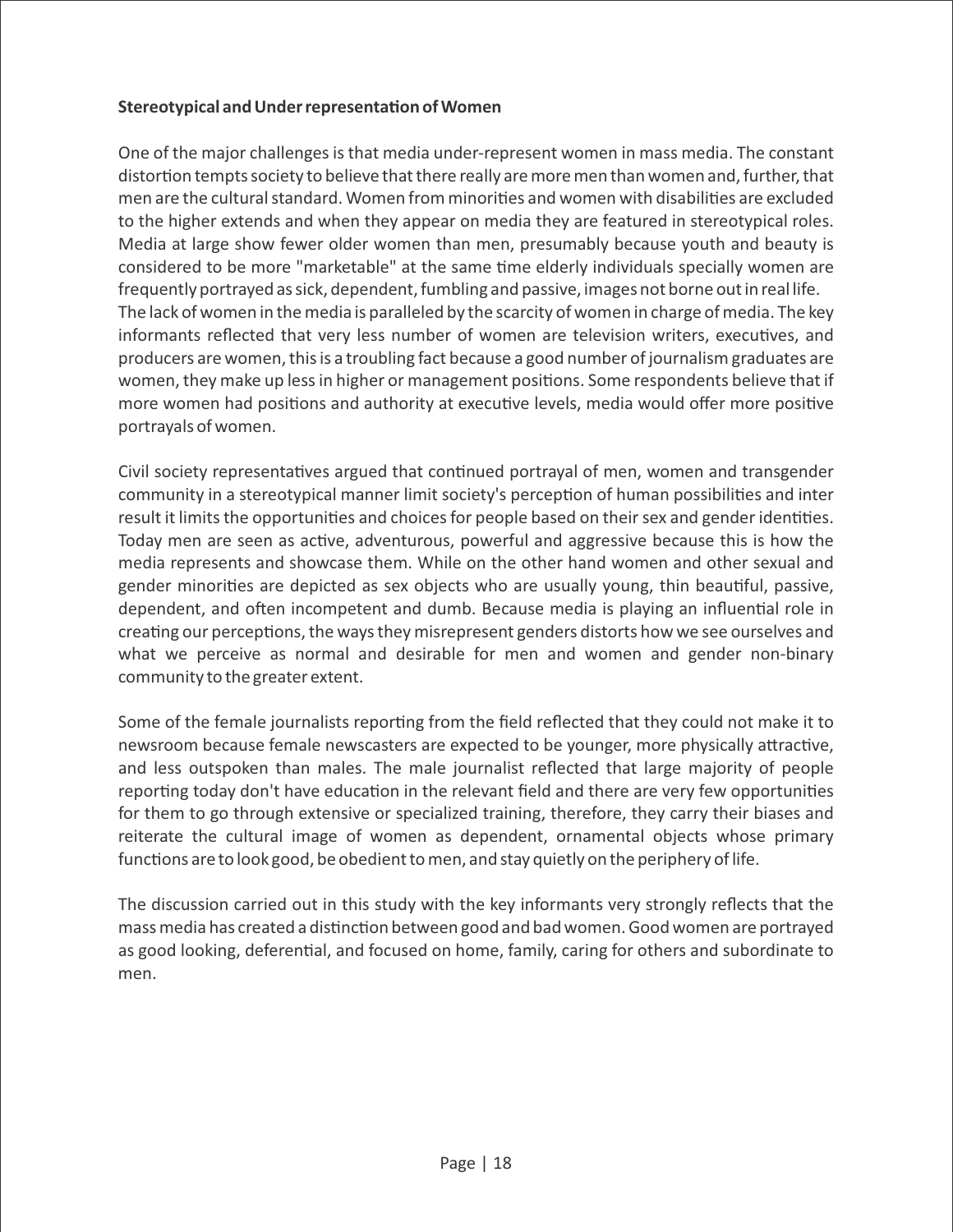#### **Relationships Between Men and Women and its Representation by Media**

Media at large represents the stereotypical portrayals different sexes and gender in ways that reinforce stereotypes. The respondents of this study agree that intentionally or unintentional media reflect and promote traditional arrangements between the sexes. The male dominance/female subservience pattern that permeates mediated representations of relationships is no accident and is a reflection of the patriarchal mindset embedded in our society. Stereotypical Portrayals of Men

The mass media typically shows males as "aggressive, dominant, and engaged in exciting activities from which they receive rewards from others for their 'masculine' accomplishments." Media disproportionately depicts men as serious, confident, competent, powerful, and in highstatus 'position who embody the stereotype of extreme masculinity Media, then reinforce longstanding cultural ideals of masculinity:' Men are presented as hard, tough, independent, sexually aggressive, unafraid, violent, totally in control of all emotions, and-above all-in no way feminine. While boys and men are rarely presented caring for others, they are typically represented as uninterested in and incompetent at homemaking, cooking, and childcare. This perpetuates a negative stereotype of men as uncaring and uninvolved in family life at the same time reinforces gender stereotypes.

#### **4.6 NORMALIZING VIOLENCE AGAINST WOMEN**

While the key informants from the media strongly reject that media contributes towards the normalization of sexual and gender-based violence in our society, the civil society activists interviewed for the purpose of this study strongly argue that media positively portray aggression in males and passivity in females, which contributes and normalizing gender-based violence and that exposure to sexual violence through media is linked to greater tolerance, or even approval of sexual and gender based violence. Women rights activists have a strong belief that exposure to media violence within a relationship tends to normalize it by showing it as part of the family life. The reflection of the views by the participants clearly suggest that repeated exposure to SGBV in media influences how it is perceived in society and how the society react to it.

The cultural values communicated to us by family schools, media, and other sources constantly encourage us to believe men are superior, men should dominate women and other sexual and gender minorities, male aggression is acceptable as a means of attaining what is wanted, women are passive and should defer to men, and women are sex objects. In concert, these beliefs legitimize violence and aggression against women and sexual and gender minorities.

#### **4.7 MEDIA AND THE FEMINIST APPROACH**

The Convention on the Elimination of all Forms of Discrimination Against Women (CEDAW) is an international treaty adopted in 1979 by the United Nations General Assembly calls to the responsibility of the media in the elimination of violence against women and girls. In 1995 the Beijing Platform for Action (BPFA) called explicitly on governments to 'take effective measures or institute such measures, including appropriate legislation against pornography and the project of violence against women and children in the media' (UN, 1995, p.102).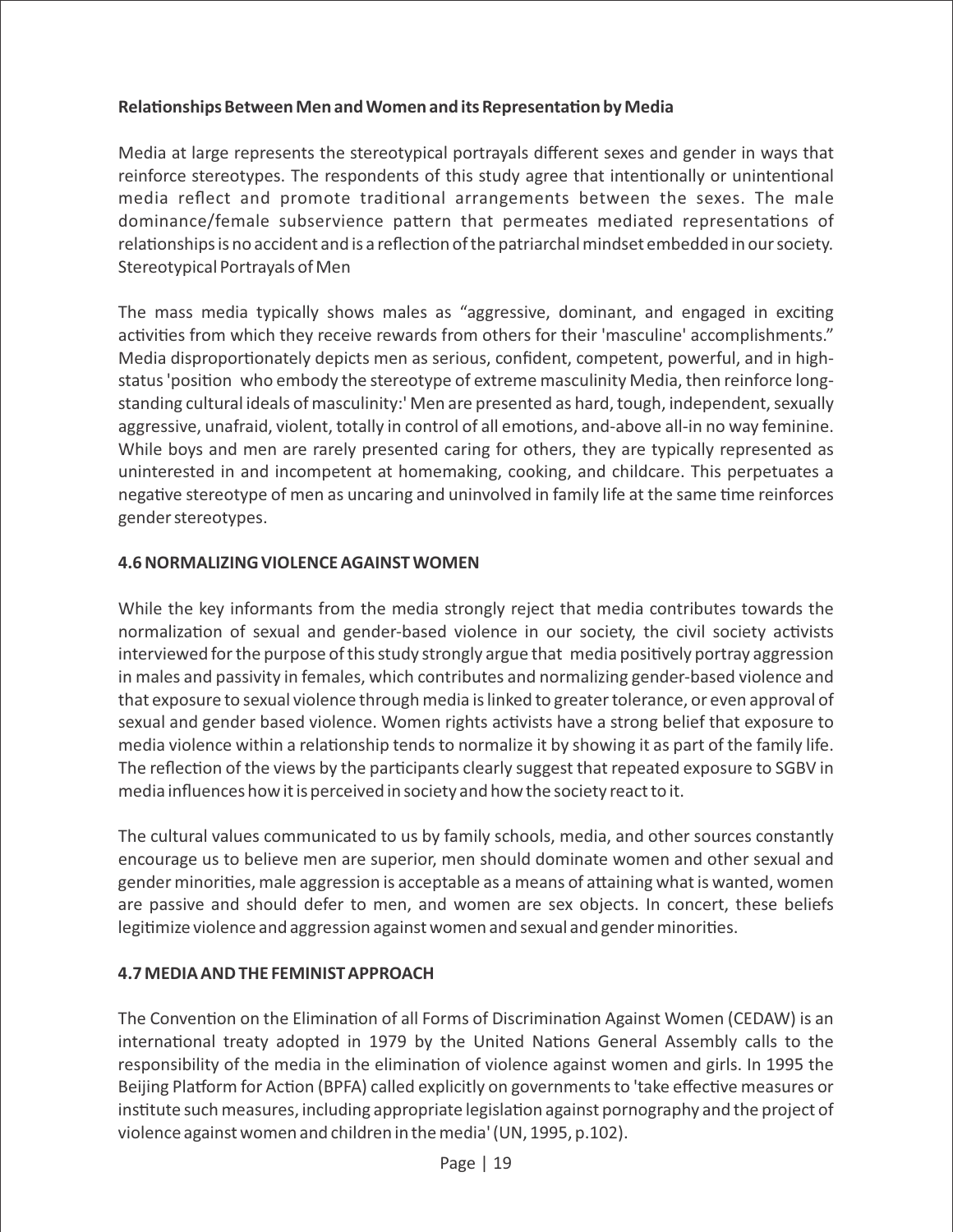The Beijing Platform for Action (BPfA) called on both the media and advertising industries to establish, consistent with freedom of expression, professional guidelines, and codes of conduct that address violent, degrading or pornographic materials concerning women in the media, including advertising, it also calls for disseminating information aimed at eliminating spousal and child abuse and all forms of violence against women, including domestic violence at the national level.

However, while the Beijing Platform for Action (BPfA) asks for actions would achieve gender equality and stop gender-based violence, there is no single formal policy on gender and communication in most countries in the world. The representation of sexual violence in media content was one of the first issues taken up by feminist communication studies. Feminist critics showed how through the commodification of women's bodies, media content –news, films, magazines-contributed to the 'normalization' of sexual assault, rape and other forms of sexual violence and how they reinforced gender inequalities.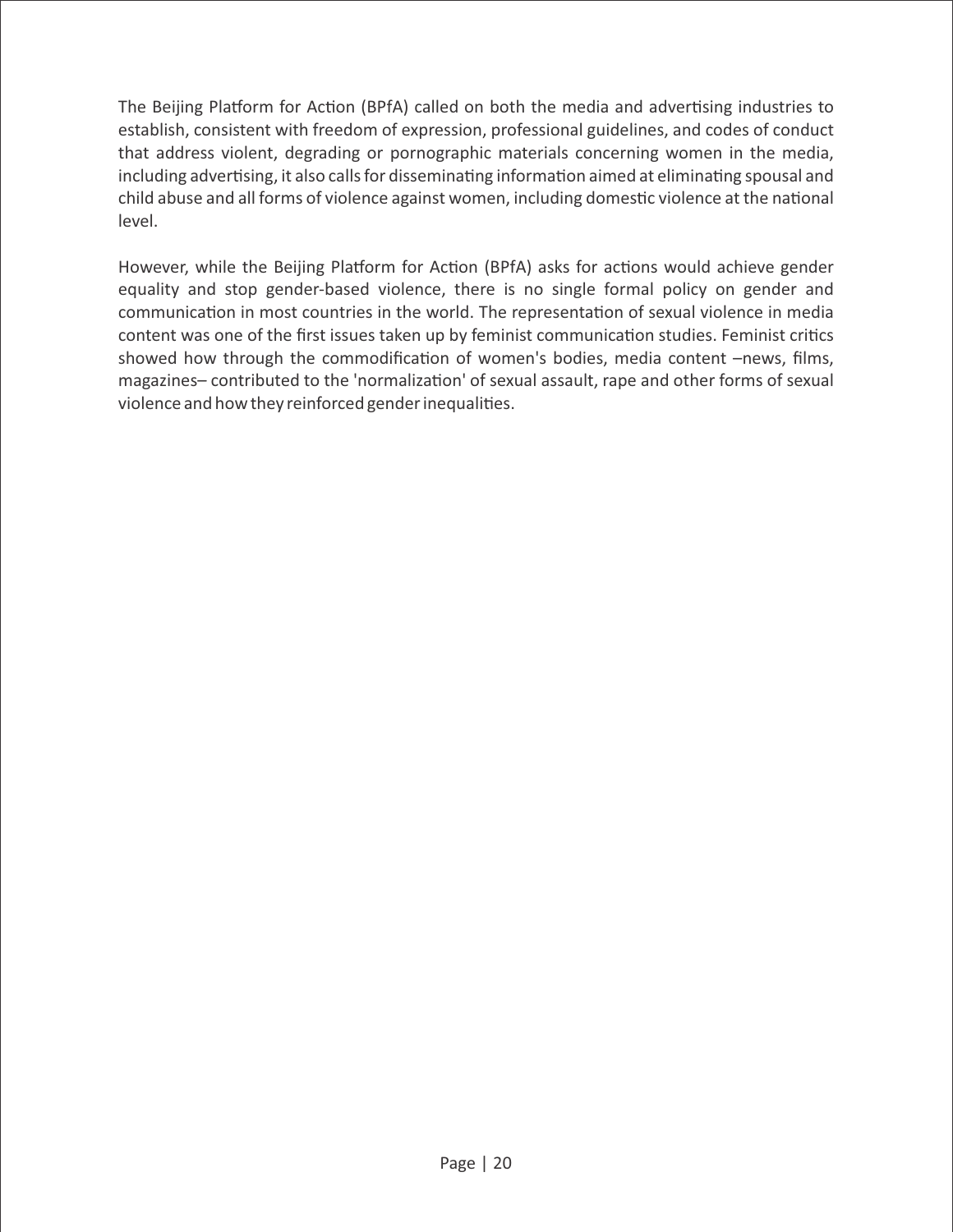#### **Chapter 5**

#### **5.1 KEY FINDINGS AND AREA: WHICH NEED IMPROVEMENT**

#### **5.1.1 Media covers individual incidents and overlooks the social context of the problem**

The findings of this study reflect that journalist and reporters cannot blame the way media reflects and reports on gender-based violence because little or no training is provided to them in this regard. In addition, the media industry operates under numerous constraints and social pressures, their audience, and readership comes with different perspectives and have their own interpretations of all issues in society. Nevertheless, at the same time, the sensitivity and the knowledge of the journal is on the background, context and different perspectives of genderbased violence in our society can be of great significance in changing mindsets and behavior in our society.

The data analysis reflects that it is another major challenge of coverage that media covers the cases of SGBV in form of individual incidence of violence and fails to cover the cases from contextualized and informative point of view. Media reports on individual cases of violence against women rather than addressing the issue and its roots. Women rights activists argue that incident-based reporting of the sexual and gender-based violence limits the issue to the individualized pattern which overlooks contextualized challenges and patterns of the society which supports such violence. The tendency to cover individual incident shifts the responsibility for solving the problem from society to the individual /survivor victim and perpetrator.

This study suggests that there should be more contextualized and informative coverage which should not only provide information but also trigger a debate at personal and Society level. The findings suggest that incorporating thematic elements, even to a little extent, could give, readers, the viewer, and audience a greater understanding of the realities of sexual and gender-based violence in the cultural context.

#### **5.1.2 Coverage of the issue and absence of information regarding respond services**

The media including print, electronic and social media is the main source of information in today's technology era. The delivery of information and social context of the issue not only really helps to educate and inform citizens about the issue but also contributes in strengthening media credibility and reliability. The key informants of this study agree that media reports the incidents of sexual and gender-based violence but does not provide information about support services and referral Pathways provided both by governmental and non-governmental service providers. The absence of this information creates a huge gap between the available services and those who required the services when they face gender-based violence. Not only women, sexual and gender-based minorities but also the majority of men do not know about the available support services therefore they fail to seek available help and services.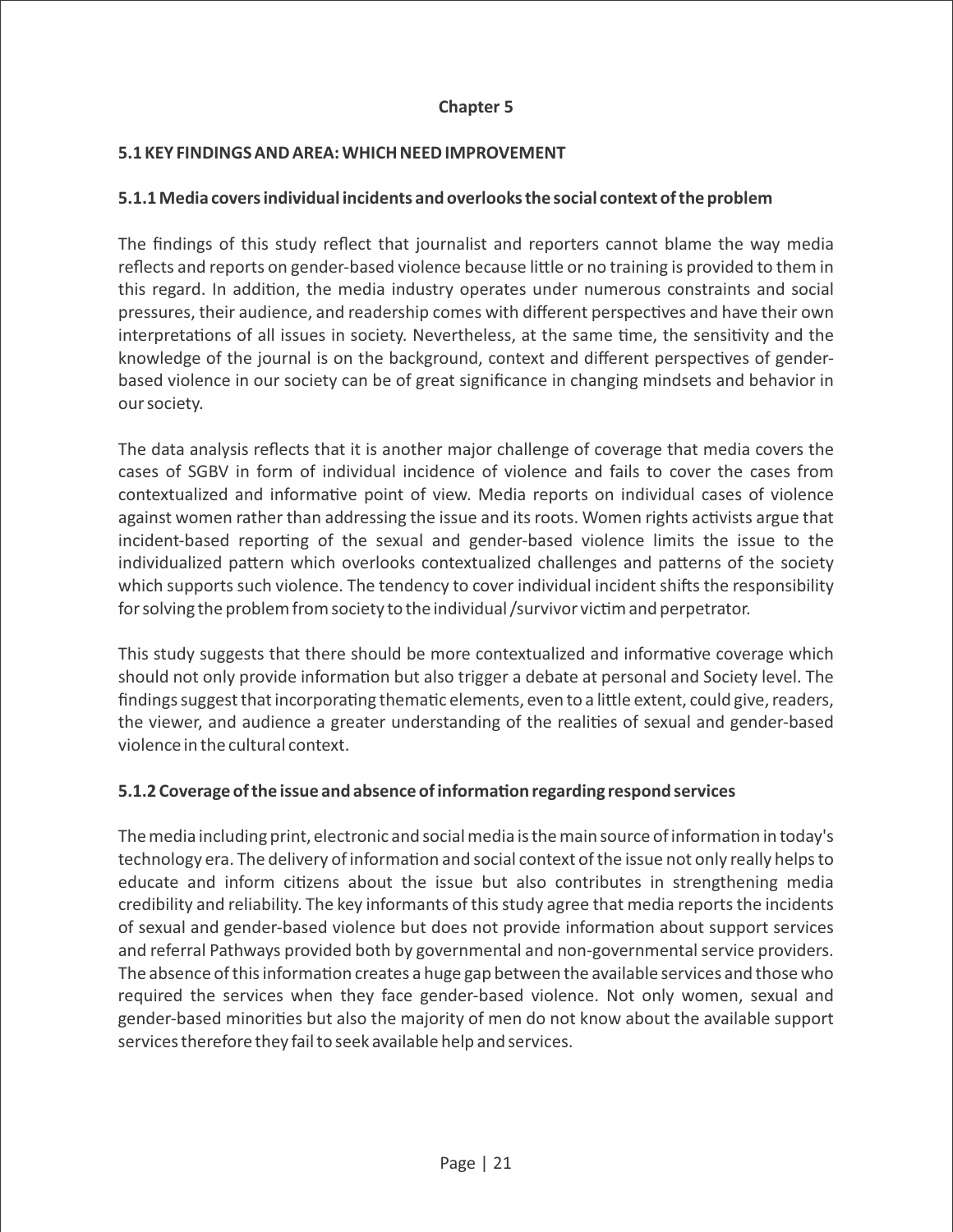The findings of the study further reveal that incorporating information about the response services, and exposing the root causes the issue within the social context, could give the public a greater understanding of the realities of gender-based violence and its available support services. This is one of the major challenges for those working to help victims and their families that they do not know who to turn to when the issue of sexual and gender-based violence takes place.

The key informant interviewers shared that by publishing helpline numbers, contact numbers, websites, addresses, services descriptions and other information when covering issues of violence against women, media persons could contribute greatly to raising public awareness of the services available to those experiencing gender-based violence. This would be an important step in bringing victims and support services closer. Also, at the same time it will significantly contribute towards establishing a link between SGBV incidence and broader contextual issues related to gender-based violence.

## **5.1.3 Some forms of SGBV receives low levels of media coverage**

While the cases of sexual and gender-based violence are reported regularly, there are some areas of SGBV including cases of inheritance, maintenance, children custody, dowry, and others which do not receive significant level of media coverage. The findings of the is study suggest that other than the particular forms of sexual and gender-based violence which include, honor killing, rape, domestic violence, sexual harassment, and child abuse, some forms of SGBV lacks visibility. This lack of coverage reinforces the myths and invisibility of most forms of SGBV. Therefore, it is important to highlight all forms of violence to create more sensitivity and awareness around these issues.

#### **5.1.4 Sensationalism in media coverage on sexual and gender-based violence**

Media has always been blamed for sensationalism in news reporting. Much of the researches reviewed for this study reflected that sensationalistic coverage of sexual and gender-based violence is commonplace in print media as well as in electronic media. Respondents of the study also believed journalism in Pakistan is more about sensationalism than facts-based reporting.

Issue of sensationalism in the media is both an ethical and a theoretical one. Media sensationalism involves use of fear, anger, excitement and crude thrill in the reporting/ coverage, undertaken by the media to increase the viewership and ratings. Review of various articles, researches and reports reflects that sensationalism in media has increased and is being regularly practiced by all media outlets in Pakistan including print, electronic and social media. When it comes to the reporting or coverage of gender-based violence it is reflected by the key informant interviewers that the unethical practice of sensationalism is one of the flaw of media reporting, which exploits SGBV to a large extent, and has direct or indirect effects on victim and perpetrator. Sensationalistic stories perpetuate myths and mis presentations about the sexual and genderbased violence and this is something that needs to be changed. Because of the increased use, media reporting lost its credibility and perpetuates stereotypes.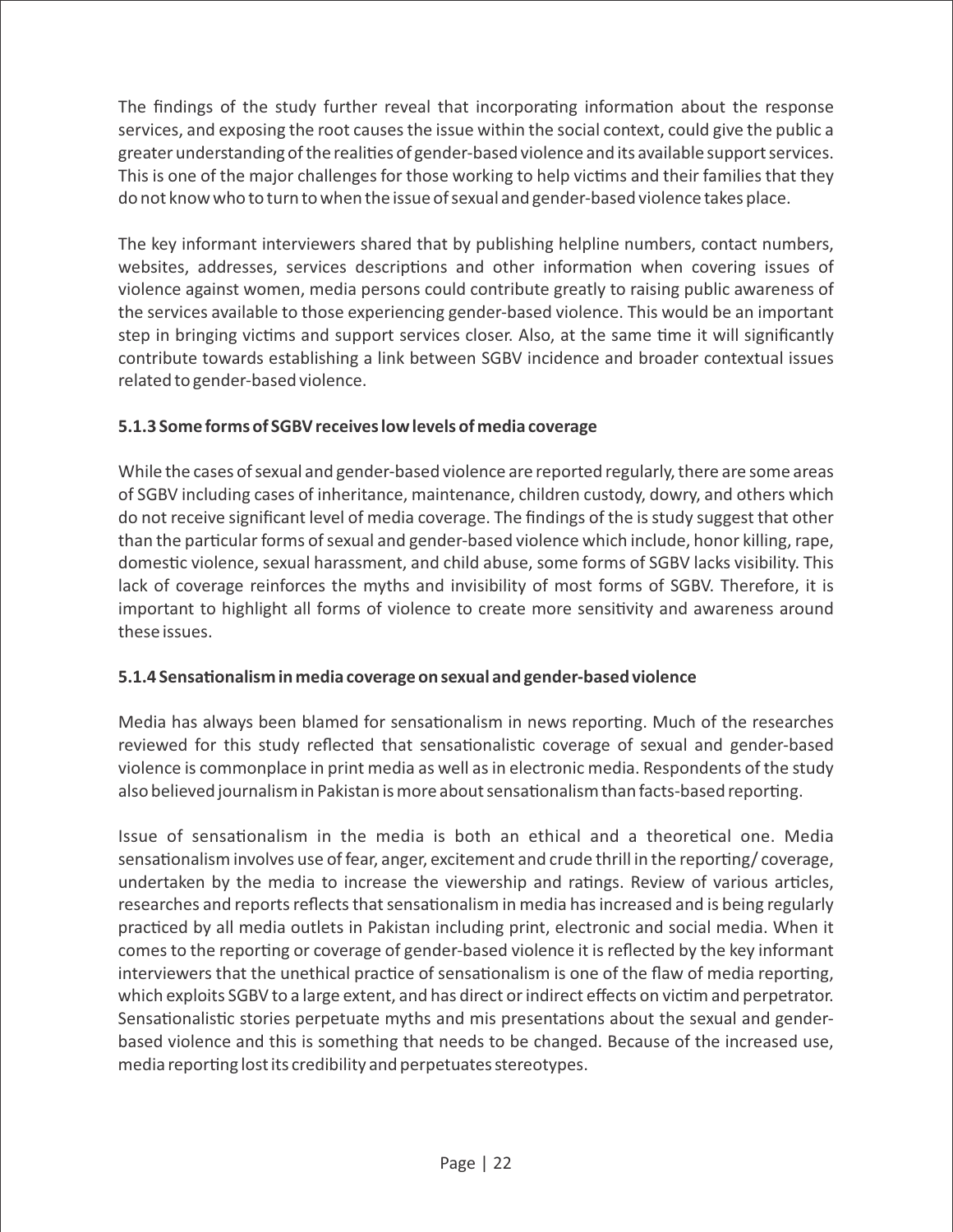The respondents shared that sensationalistic coverage of the incidents of sexual and genderbased violence snatches interest from the readers/viewers and causes degradation of values in our society. Sensationalism is so deeply embedded with all media outlets that the distinction between accurate and inaccurate news has completely vanished. Media is a major source of information for public which provides information on the basis of which opinions and attitudes are formed. Sensationalism in SGBV reporting affects public in a large way because what the effects of what we see, what we read and what we hear has on our thoughts. Sensationalism leads to developing positive and negative perceptions about the issues and underlying causes which direct our actions.

The findings reflect that there is an alarming increase in the sensationalistic coverage of the cases related to sexual and gender-based violence. often sensationalism also overlooks the principle of "do no harm". The key informants reflect that sensationalism is regularly incorporated in the coverage of sexual and gender-based violence and when sensationalistic elements appeared, they were most likely to occur in the headline of the story. The sensationalistic news coverage of violence against women is problematic because represents gender-based violence in a way that is unrepresentative of the realities of the social problem and at most time such coverage moves from necessary information to the exploitation of the victim's experience.

#### **5.1.5 Media ignoring experts as sources**

Key informants of the media reflect that they have a huge pressure from their editors to get quotes and information from individuals who are considered more credible and have a social standing in the society. Majority of reporters and journalist heavily rely upon police and legal professionals; therefore, police and other criminal justice personnel tend to be the primary sources used by journalists when reporting SGBV cases. In the context of developing countries like Pakistan, police personnel hardly possess enough knowledge about SGBV and related issues. They can provide media information regarding the incident but can't explain he underlying causes, social context, and expert opinion about its prevention and response mechanisms. For such cases police cannot be blamed and there is lack of training in police department about the issue. The study suggests that here is a need to extend the outreach of the civil society activist and women rights experts which can be of great significance installation the connection between sexual and gender-based violence and a broader social context.

#### **5.1.6 Challenges of ethical reporting**

Media in Pakistan covers variety of issues including the sensitive issues on women, girls, children, youth and transgender persons on daily basis. The role of journalists and media is not only confined to the coverage of the issues and its potential in helping to find solutions to this problem cannot be over-stated. Media as a key stakeholder can help to shape positive public opinion for action in favor of positive action to defend women's rights by telling the story of gender violence through the ethical, careful and sensitive prism of quality journalism.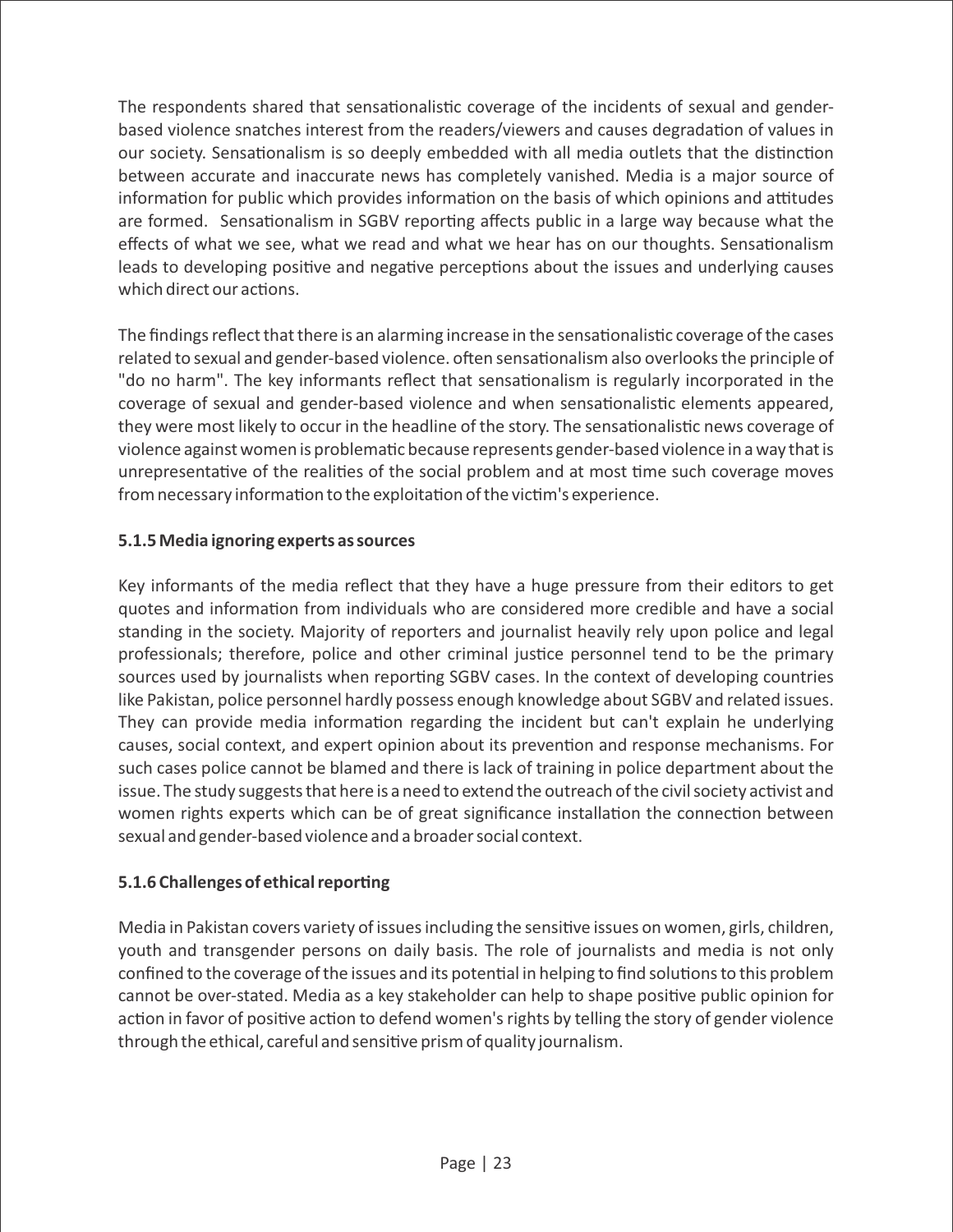When it comes to reporting on SGBV cases or issues, it is observed that in majority of the coverages, media fails to follow the ethical and credible standards of reporting. Findings of the study and responses of the respondents reveals that there are several challenges to the ethical reporting. The major challenges which comes to the notice and which media faces in terms of ethical reporting while covering cases of sexual and gender-based violence SGBV is that media, with intention to cover each aspect of the issue to spread it around the world, fails to ensure transparency, impartiality, and privacy of the victims/survivors and perpetrators. Principles of ethical reporting not only applies to the victims but are also required to be followed for the perpetrator. Sharing of the personal details like name, addresses, family members or pictures of the victims or the perpetrator can put them at high risk. This is one of the biggest challenges for media to ensure that transparency about their intentions for coverage of the issue and credibility of their source of information. Ethical challenges with regard to reporting not only violates the right to privacy but it further leads to the discussions about sensationalism which becomes more prominent when it comes to graphic depiction of shocking and inappropriate content. Which negatively effects audience perceptions and also causes serious issues for the perpetrator and victim/survivor.

The study suggests that this is highly needed to organize trainings for media professionals on ethical and sensitive reporting. There are several handbooks and guidelines have been developed on the basis of internationally recognized practices on ethical and standard reporting which can be of high significant in this regard. We need to provide trainings and equip our journalists and reporters with the guidelines and internationally recognized practices of ethical reporting so that the issue of unethical practices and its negative effects on the society can be vanquished.

#### **5.1.7 challenge of gender stereotypes in coverage**

The media plays a very significant role in shaping public perceptions about women and men, therefore it is important that reporting avoids any form of gender stereotypes, which often limit and trivialize females and males, as well as presenting an inaccurate view of the world and its possibilities. Furthermore, the use of stereotypes reflects a mental block not only in terms of what society may expect from women and men, but also—more seriously—in terms of what women and men may expect from themselves. UNESCO, 2012.

Media play important roles in society in shaping public perceptions, behaviors and bringing to the forefront the hidden issues of the society. Media report on ongoing events, social issues, provide frameworks for interpretation, mobilize citizens with regard to various issues, reproduce predominant culture and society, and entertain. Media can be an important stakeholder in the promotion of gender equality, both in terms of promoting enabling gender sensitive environment for female journalists and in representation of equal, fair, sensitive and inclusive gender portrayal of women and men.

The respondents of the study mentioned that in Pakistan, media is highly influenced by certain cultural and social norms with less sensitization on gender inclusive and sensitive reporting. Media's portrayal of women in its articles and reporting often gives an impression that women are the subordinate part of the society. If we look into the entertainment media in Pakistan, in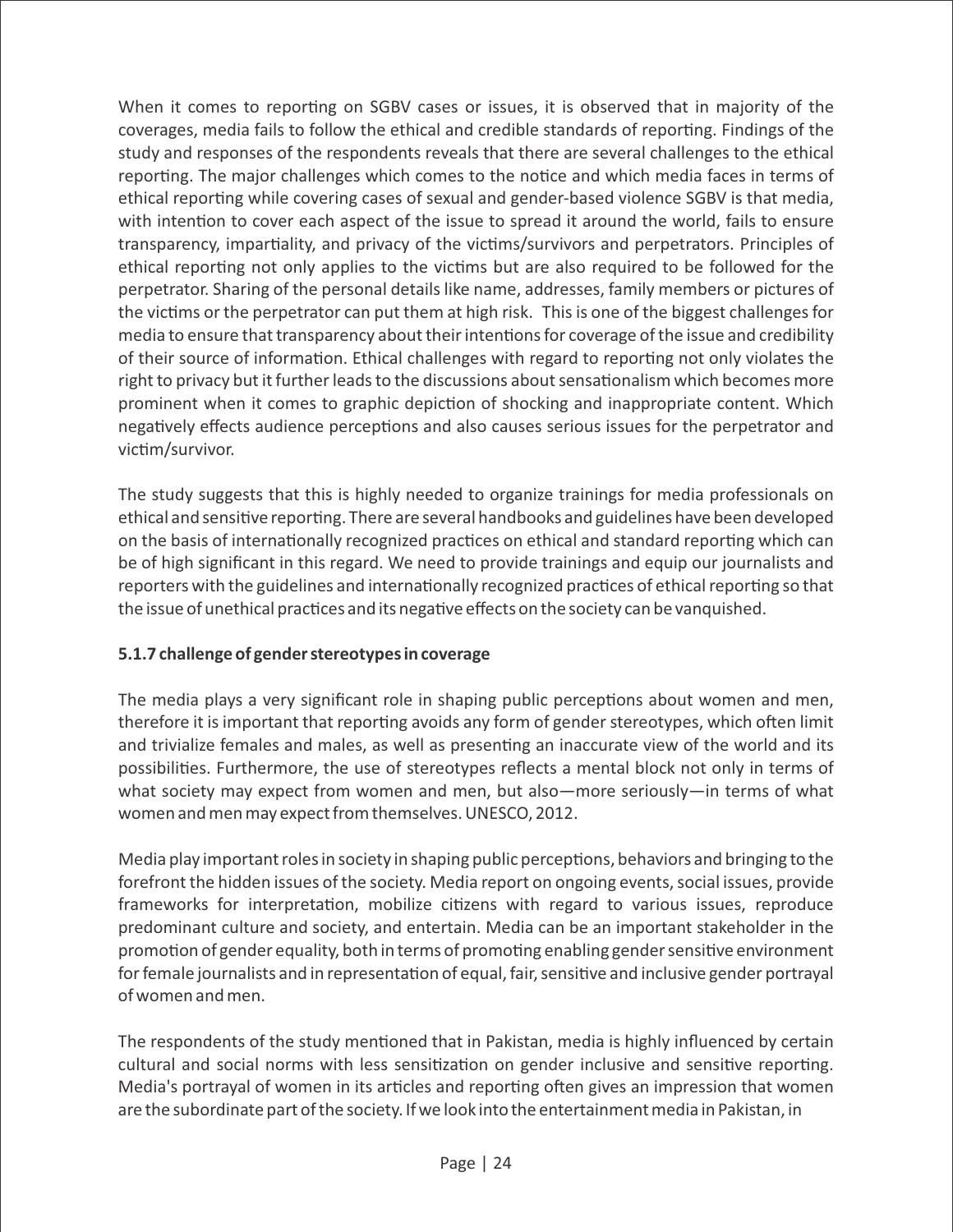majority of the serials or dramas, issues that are lighter in nature like fashion, culture and housekeeping as assigned to women. This implies the underlying impression of women as the weaker gender in the society.

Review of the various researches for the purpose of this study and interviews of the respondents reflected that one of the most frequent criticisms of media coverage is that it portrays women in terms of gender stereotypes: simplistic generalizations attributed to all women or all men without regard for accuracy or truth. According to the respondents most common stereotypes of women which is evident in media reports that they portray women in most of the shows, programs, articles as a homemaker, weak, subservient, victims, intellectually inferior to men. Such portrayal creates common gender stereotypes about men and women. When media reproduce these stereotypes, they are shaping public opinion in ways that reinforce them and deepen inequality, stigma and prejudice. Many studies have shown that the media most frequently represent women as sex objects for men to look at and fantasize about. In news, features, entertainment and advertising, images focus on women's personality, their clothing and their looks. The impression is that women have nothing else to offer society and that women must live up to unrealistic and undesirable standards.

The study suggests that media either its entertainment media or news media needs to change its practices regarding the gender roles and stereotypes and should promote gender equality, gender equity, diversity and gender main streaming.

#### **5.1.8 Role of entertainment media in gender sensive portrayal and SGBV**

In this modern era and time, entertainment media is a powerful medium to inform, educate, entertain and create awareness. Importance of the television, effects of its content on its viewers and presentation of societal norms cannot be denied. To discuss the role of entertainment media with regard to SGBV, the respondents of the study were also asked about the role of entertainment media in eradication of sexual and gender-based violence. Television broadcasting now a days has expanded its horizons to the extent of hundreds of channels. There are dozens of channels, many of the channels are owned by private corporations and few are run by government. This has created a sense of competition among the media channel owners regarding the content they produce and the programs they play.

According to the respondents of the study, entertainment media holds very influential role in effecting the perception of people especially of household population who take keen interest in dramas, movies, talk shows and other entertainment programs. Some of the most beloved TV programs include drama serials and morning shows. They happen to be the favorites of Pakistani viewers and specifically of housewives who happen to take up a majority of Pakistan's female population. According to the respondents, the way our dramas and movies depicts gender and violence against women especially in form of forced marriages, early marriages, domestic violence, honor killings, harassment and marital abuse, it reflects that these programs are produced and written to boost rating instead of changing the mind set and challenging the root causes. The content shown and used in the programs is not only distressing for the viewers but is also against the commonly accepted standards of decency and societal norms.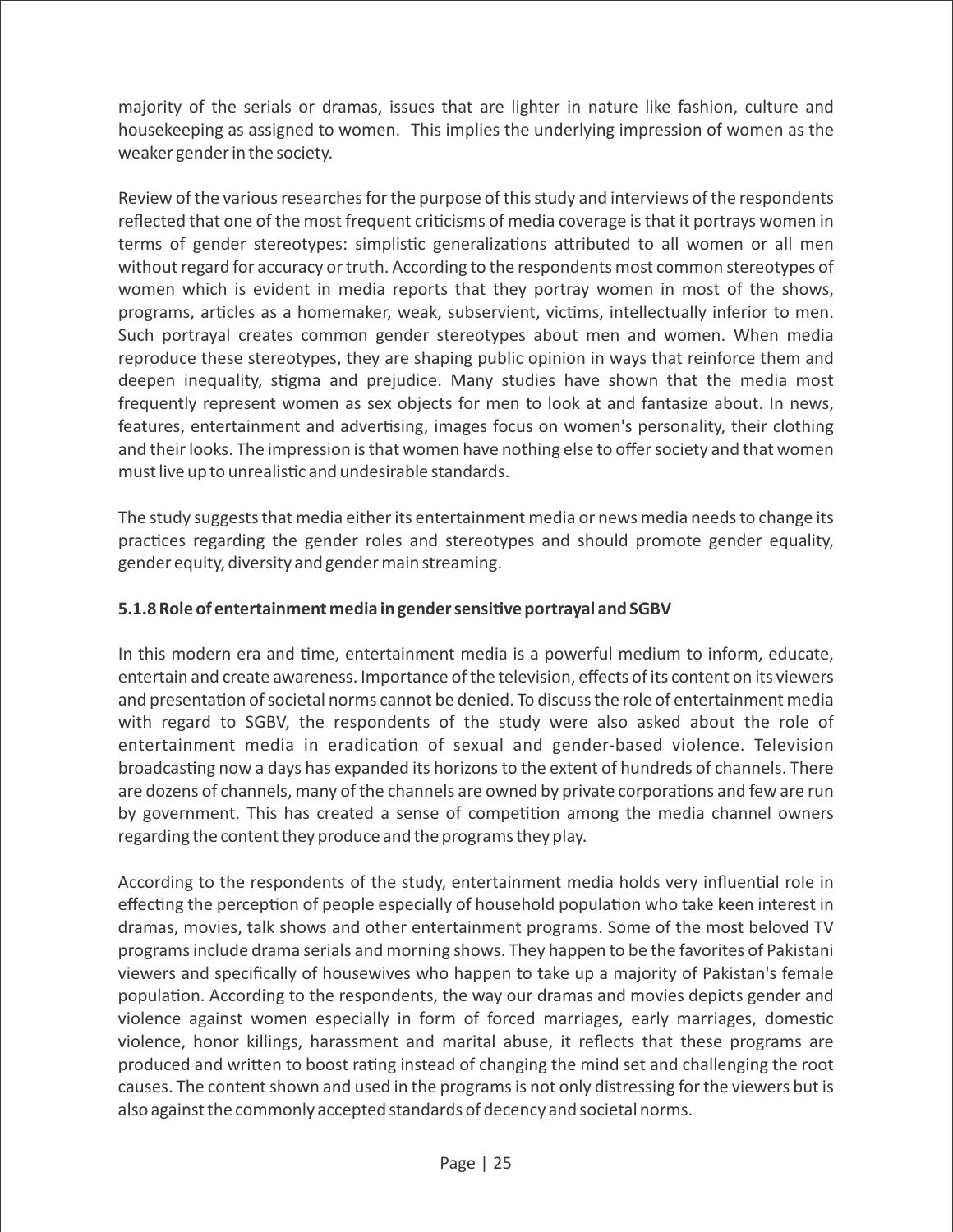Our entertainment media lacks the representation of liberal, progressive and gender-sensitive messages, most of them reinforce stereotypical patriarchal values and discriminatory societal norms and practices.

The portrayal of the women, their role, and issues of violence against them in entertainment programs are far removed from the reality. The content of the programs with the aim to improve high ratings, reinforce damaging stereotypes about women and mostly depicts them as dependent and subordinate part of the society. The exposure of the violent acts shows that women are easy and frequent targets of violence. The respondents reflected that gender-based violence is depicted in various forms like dramas, films, music videos, advertisements and the excessive show of violence against women results in acceptance of such issue as a normal action.

The responses of the key informant interviewers reflect that arts, drama and other entertainment programs are among the most effective ways to raise awareness against gender-based violence and challenge the mindset by depicting the negative effects of violence. Since a significant portion of society is illiterate and household population and visual or entertainment media is the only source for information for them and an excellent platform for raising awareness.

#### **5.1.9 Social media, its potential and coverage of social issue**

Usage of social media is increasing day by day. Its utility in Pakistan is also increasing and people are understanding and acknowledgment the use and power of social media platforms. Many issues that were considered too controversial to be raised on media either through print or electronic or by social media are now supported on the internet and people showing more interest to get information through social media. In the era of modern technology, social and digital media are providing more informative and interactive platforms for people to speak for their rights and raise the social issues which are difficult to be raised. Social media and digital platforms are not just providing platforms business purposes and grow but it is also giving the space to the public to exercise their right to speech, raise the social issues and spread awareness.

According to the statistics issued by Pakistan Telecommunication Authority (PTA), number of mobile phone users reached 151 million by July 2018 in Pakistan. The growth in mobile phone use has provided the opportunity for increased access to the internet, and through this, the social media. Easy access to internet, websites and social media forums in turn offers tremendous communication benefits and also provides educative and awareness raising forums. In case of Sexual and Gender-Based Violence SGBV, there is no doubt that social media is one of the most useful media platforms proving itself the most useful, fastest and convenient tool to highlight the issues and spread the awareness by sharing transformational messages to change existing negative mindsets, stereotyped attitudes towards gender rights, patriarchal norms, and support the eradication of SGBV. Social media as a means of generating knowledge and evidence has become a vital tool for change. Well informed, fact based, standardized and information-based issues of SGBV shared through social media goes viral in minutes and initiate and strengthen the information and sensitization process.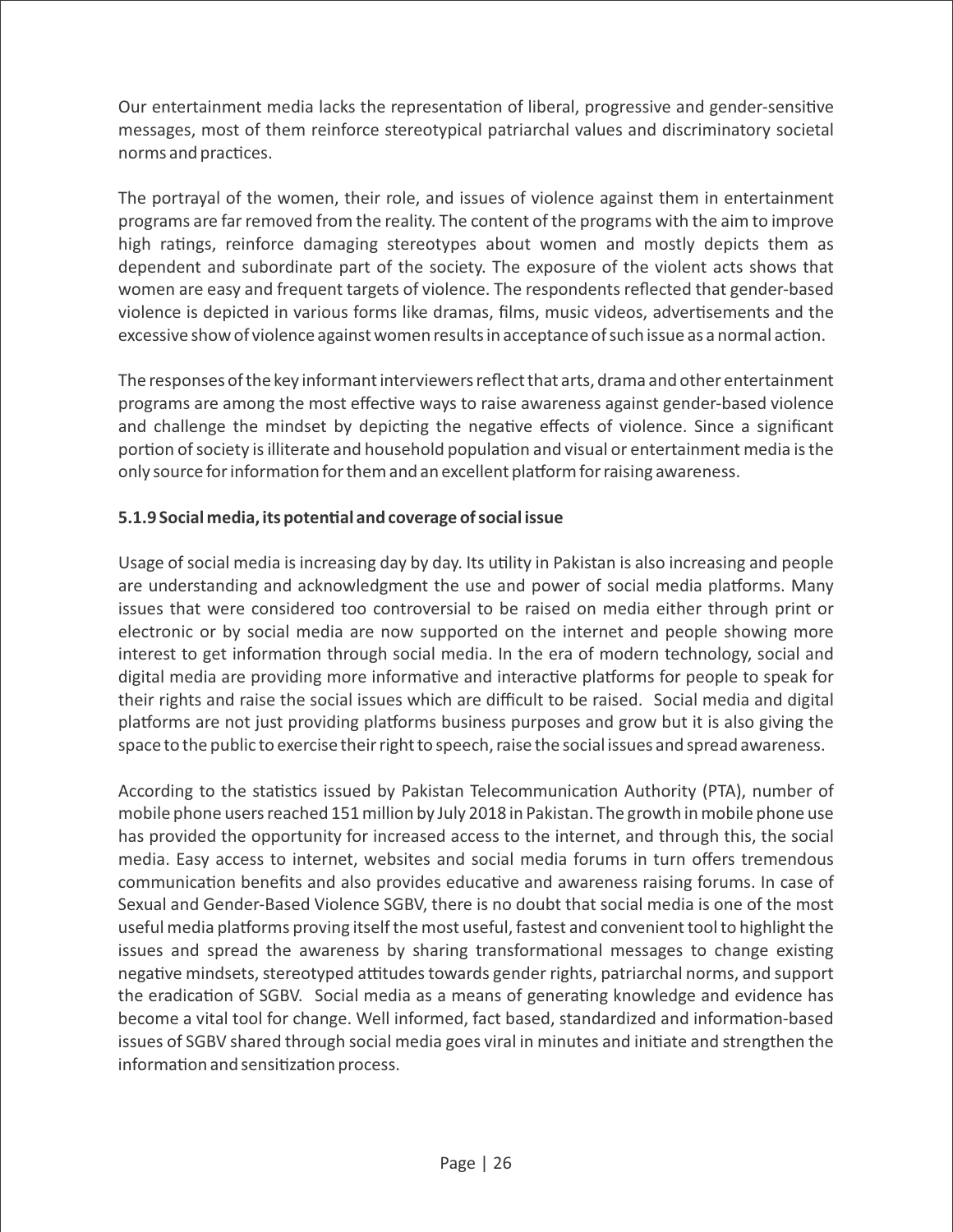Many of the respondents of the study shared that It is through the use of social media platforms like Facebook, twitter, YouTube, and many other websites and apps that new understandings, means of communication and dialogues are emerging. Data and information are being gathered not only by the internet users but also by mainstream media channels, police, investigation authority, civil society organizations etc. who can use the information to solve, monitor and follow up the issue. Indeed.

The respondents of the study also argued that despite that useful protentional of social media in highlighting issues, it cannot be ignored that social media has also fueled the gender-based violence in form of online harassment, bullying, shaming, abuse, hacking, impersonation, surveillance/tracking, recruiting victims into violent situations revenge porn and other forms of violence. The key informant interviewees shared that everyone has an access to internet and can post anything against anyone violating the privacy rights and ethical practices. Any person who gets any information either in form of photos, videos or description of the case, they post it on social media without keeping in view the ethical consideration and privacy rights of victim/survivor and perpetrator which not only constitute the violation of 'do not harm' principle but also puts the safety of victims and perpetrator of SGBV on risk. Everything which is posted on social media goes viral in minutes and reaches to everyone which in itself is a threatening issue because it reveals the identity and information about the people involved in incident and such information is sometime misused.

The respondents of the study also highlighted that sometime the news shared or posted on social media are fake or misrepresent information and it becomes sometime challenging for media persons to follow that case. The study and respondents suggested that journalists and reporters should always be aware of false data and information and should verify the validity of any uploaded material before incorporating it in reports or following the incident.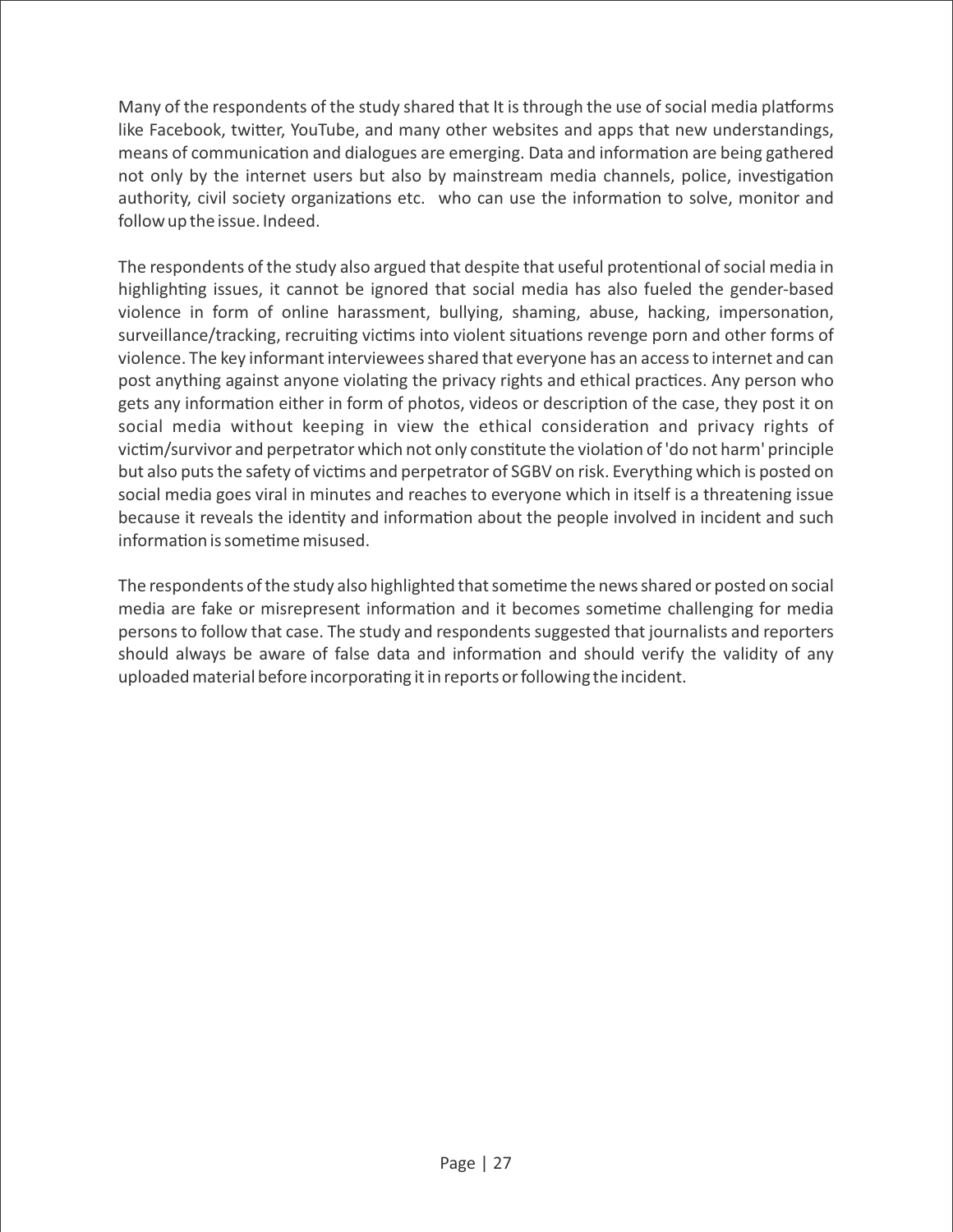#### **Chapter 6**

#### **6.1 CONCLUSION**

There are several important factors which influence public perceptions about sexual and genderbased violence, media is one of the most influential tools. In this study we tried to explore the representation of SGBV in the mass media of Khyber Pakhtunkhwa. There were several limitations in conducting this study but still, this study strongly reflects that media frequently mirrors society's confusion and ambivalence about sexual and gender-based violence. The scope of the study was not to establish the link between SGBV and media reporting in the context of Khyber Pakhtunkhwa but it clearly reflects that media can play a role in dispelling myths and reinforcing information about the true nature and extent of the problem and its context. This study also emphasizes the need for more research to gauge the impact of media coverage on public understandings, attitudes, and behaviors and how to best craft mediated messages to more effectively promote positive social change.

This study emphasizes the training and sanitization of media persons so that they can streamline wider societal factors such as culture, gender, and power in fostering sexual and gender-based violence could be explained and understood in the contextual framework. If the media representation on the issues related to sexual and gender-based violence improves it will provide a unique opportunity that society may be presented with a more holistic view of sexual and gender-based violence in the socio-political context of Khyber Pakhtunkhwa. As a result, this society can start first-time questions like what can be done to address the issue of SGBV? In response, policies and intervention programs might be introduced to address those sociostructural factors and unequal systems of patriarchy that have existed to perpetuate SGBV in our society.

The reflections of the key informants of this study help to conclude that little attention is paid by media to the broader and the contextual realities of SGBV cases and the greater focus all the media is to report the individual cases. Also, it is a matter of concern that occasionally there is unethical reporting which undermines the "principle of do no harm" and overlooks integrity, safety, and wellbeing of the SGBV survivors/victims. The media is more interested in sensationalistic coverage and is often more interested in reporting SGBV incidents which increase its viewing rate.

While it might be correct that media reporting cannot stop gender-based violence but it can contribute so that the society takes it into serious consideration and to initiate a stronger action and trigger greater accountability at the same time. Therefore, media should strongly support and combat against violence through professional reporting or by specific and clear campaigns that will aim to change gender stereotypes and widespread attitude that gender-based violence is a private problem and that it does not pose an alarming threat to the society.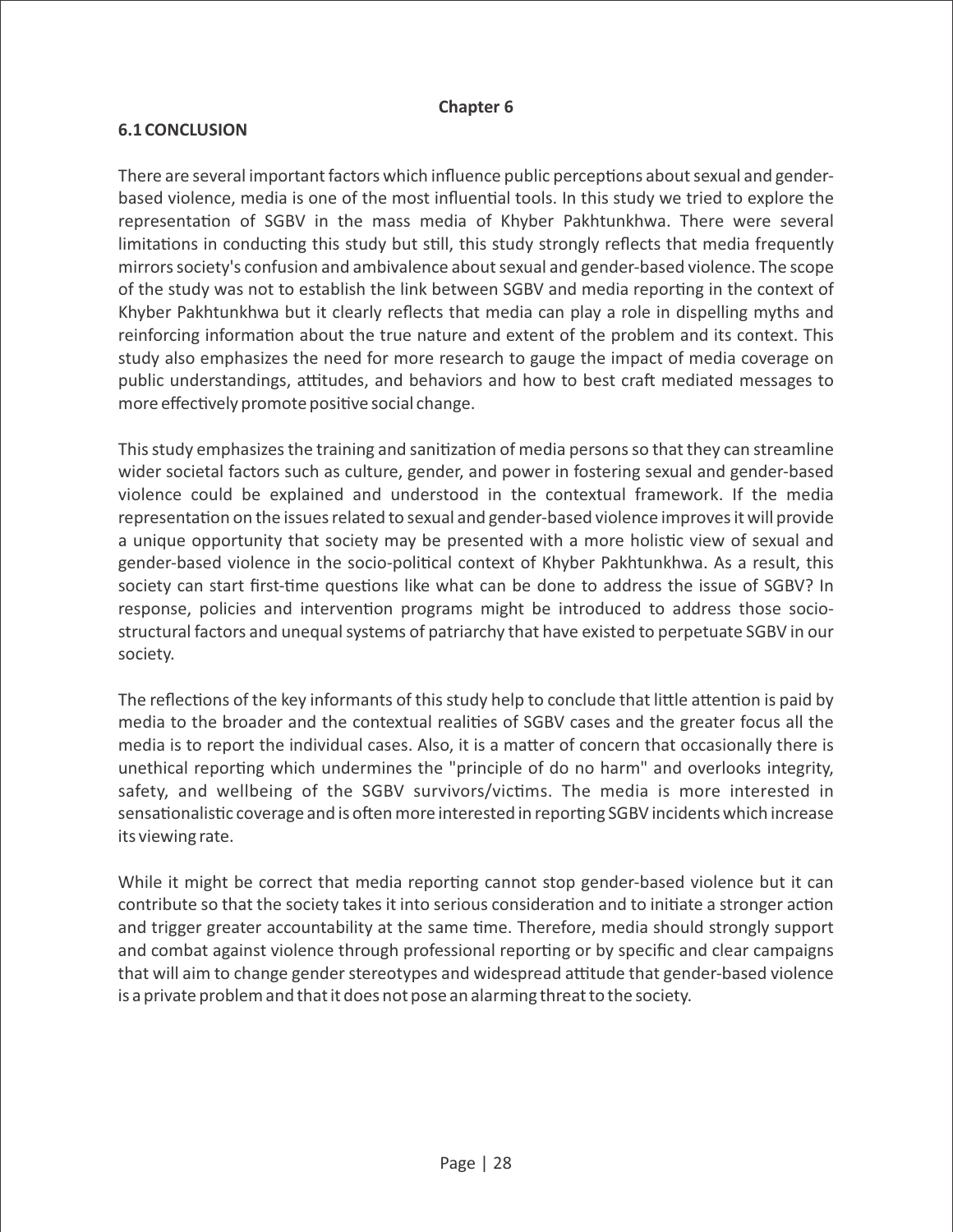Media are seemingly aware of their role, but essentially, they do not constitute a part of the solution. They largely do not contribute to changing of the situation where gender-based violence happens, media yet has to play a proactive role in educating society, reshaping public attitudes and promote behavior change and improve knowledge of society about the laws available to end sexual and gender-based violence because one of the missions of journalism is not only to inform but also to educate. Most of the media content is around physical and sexual violence while it is very little about psychological and especially economic violence. Media reports rarely question stereotypes which exist in Khyber Pakhtunkhwa. Strategies need to be developed to encourage journalists to incorporate more context and analysis when reporting violence against women.

As a cornerstone of information, media plays a fundamental role in the public understanding of social problems. While the question of media effects is complex and multifaceted, it is clear that media plays a part in shaping people's knowledge in all societies. It is for this reason that strategies need to be developed to encourage media to incorporate more context and analysis when reporting sexual and gender-based violence.

#### **6.2 KEY RECOMMENDATIONS**

- $\bullet$ Media houses should encourage sensitization session and training for journalist and reporters so that they by their work and actions and promote gender equality and able to discourage stereotypical and sexist portraying of women and gender minorities in media.
- While reporting the SGBV cases media should not restrict itself to report individual case but should also highlight the contextual realities of society.
- Media should always adhere to the principle of "Do No Harm" particularly when reporting  $\bullet$ on sexual gender-based violence and avoid publish any content which directly or indirectly puts the survivor/victim in unfavorable position or discriminates them on grounds of their gender.
- Media and civil society must work in close coordination towards raising of awareness of problems of gender-based violence against women, in all of its forms: physical, sexual, psychological and economic, and not only when an incident of violence occurs.
- Media should take a more proactive approach to the issue of sexual and gender-based  $\bullet$ violence, without only relying on the information provided by police sources or nongovernmental organizations, and by making more frequent analytical features about these topics and calling upon relevant institutions to act.
- $\bullet$ Media should approach the reporting on sexual and gender-based violence as a social evil instead of frequently writing about it in crime and accident chronicles, with no context and in short forms.
- Media whenever possible should use longer journalistic forms such as interview, comments or investigative stories.
- Media must report personal tragedies with special care, to treat persons who were subjected to violence with respect and without victimization. Portraying women and gender minorities in the public as victims may create an impression that they are powerless and weak.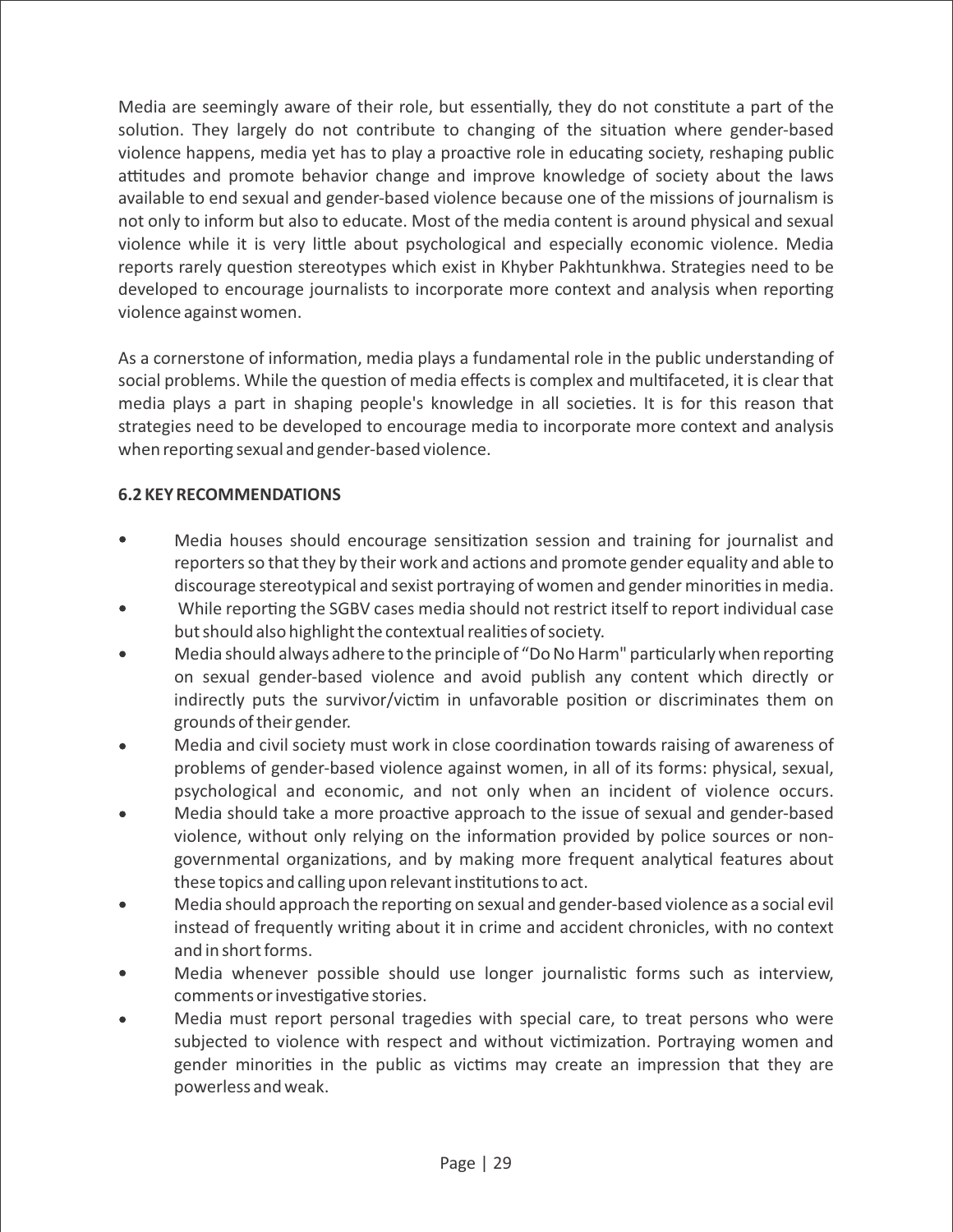- Media should not only limit its self to reaching out police officials and legal experts for an expert opinion while reporting SGBV cases they should also consult sociologists, psychologists, and social workers in order to report the broader context and impact of SGBV and to communicate that violence against women is a serious and systemic social problem that is preventable.
- For responsible media, it is always good to avoid sensational "sellable" headlines and words such as "shocking" brutal" and "horrific".
- Media should be more active in exchanging information with the governmental and nongovernmental actors in the field of combating gender-based violence and be more aware that their reporting can be not only informational but also educational.
- Develop a group of dedicated violence against women media spokes people to drive the conversation rather than only responding to violence against women related issues. This group of individuals should help to develop insightful pieces about the prevention of violence against women for publication.
- $\bullet$ Civil Society organizations needs to initiate consultations with the media industry to generate more effective strategies to improve media reporting on violence against women and encourage a collaborative approach.
- The Civil Society Organizations should explore education and training strategies for  $\bullet$ journalists. These include targeting university curriculums, developing short courses, and on-the-job training.
- Consolidate or develop existing resources for journalists, including specific tools and  $\bullet$ guidelines focusing on the prevention of violence against women.
- Civil Society and donors must fund initiatives such as "Media awards" to acknowledge responsible reporting of SGBV in the media.
- Explore strategies for encouraging law enforcement officers to incorporate messages about the nature of SGBV in their conversations with media.
- Research into the strengths and weakness of media coverage should be conducted every five years to evaluate current strategies and identify further areas of work. Alternative media strategies (non-news based) should be explored.
- Explore and develop innovative uses of new media to effect change in public knowledge of SGBV.
- Organize high-profile media events to attract media attention, keeping in mind the needs of the media. These events should present information on the realities of violence against women and strategies to prevent it.
- Acknowledgement and celebration of quality reporting practices which should have at its heart opportunities for networking, sharing, guidance, training and encouragement.
- Government to introduce and strengthen regulation and policy aimed at preventing spread of sexual and gender-based violence through the media and ICT.
- Media and ICT organizations must be encouraged to adopt gender mainstreaming  $\bullet$ mechanisms for monitoring, evaluation and action; adhere to national and international legislation to end gender-based violence; improve gender mainstreaming training programs for content producers.
- Encourage media unions and journalists' groups to adopt basic principles for the production of news on gender issue which is free of sexist stereotypes.
- Promote the exchange of best practices to gender in media and online contents and link with the research community.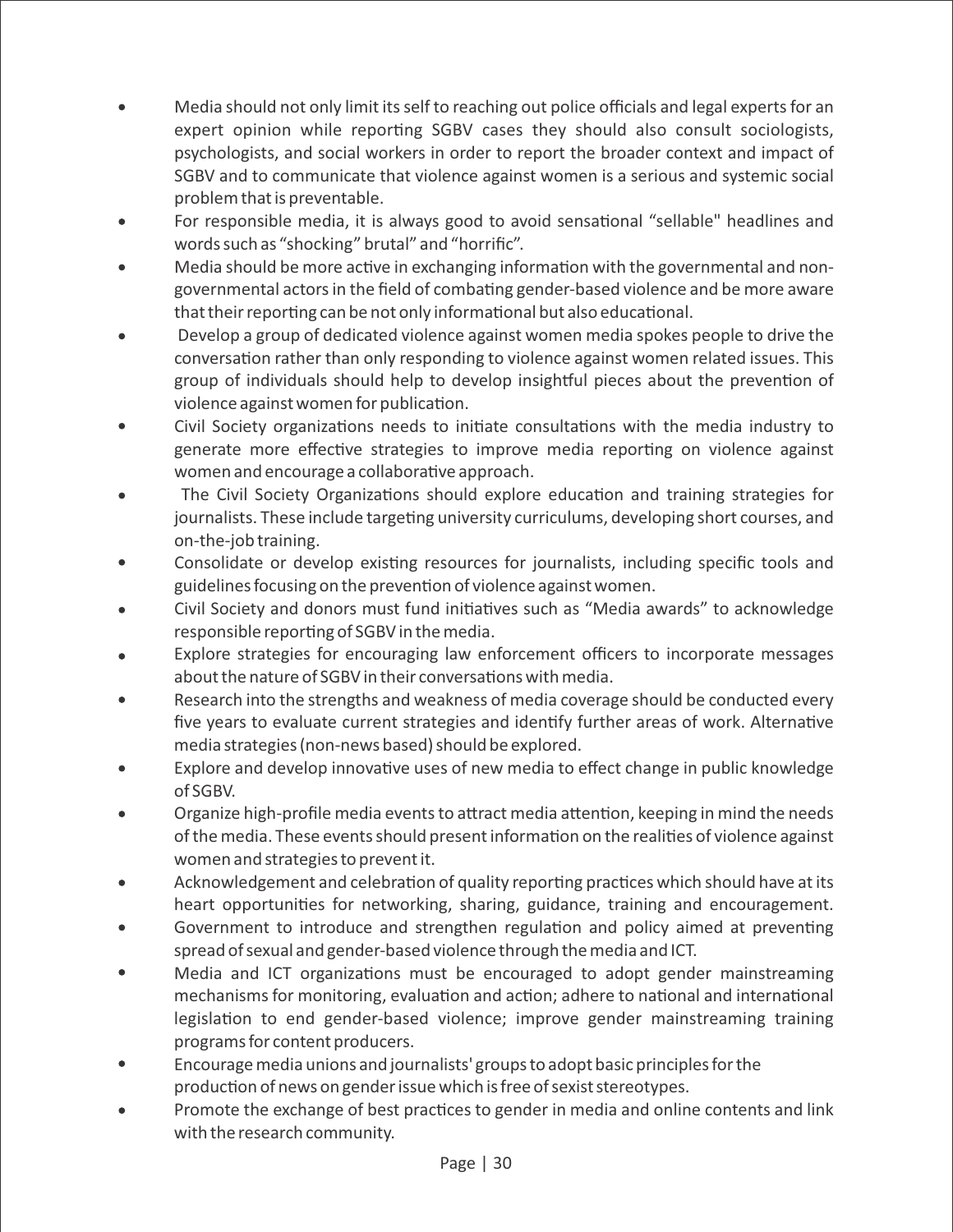## **REFERENCES**

- 1. http://ba.one.un.org/content/dam/unct/bih/PDFs/UN%20WOMEN/ Istrazivanje\_o\_medijskom\_izvjestavanju UNWOMEN\_BiH\_ENG.pdf
- 2. https://file.scirp.org/pdf/JSS\_2015071515452361.pdf
- 3. https://aic.gov.au/publications/tandi/tandi55
- 4. https://pub.uni-bielefeld.de/download/2914509/.../Doktorarbeit\_VersionPublikation.
- 5. http://www.asanet.org/sites/default/files/savvy/Oct15ASRFeature(2).pdf
- 6. www.vichealth.vic.gov.au/publications/freedom-from-violence
- 7. http://pu.edu.pk/images/journal/history/PDF-FILES/5-Paper 53\_2\_16.pdf
- 8. http://www.idpublications.org/wp-content/uploads/2014/10/PORTRAYAL-OF-WOMEN-IN-PAKISTANI-MEDIA.pdf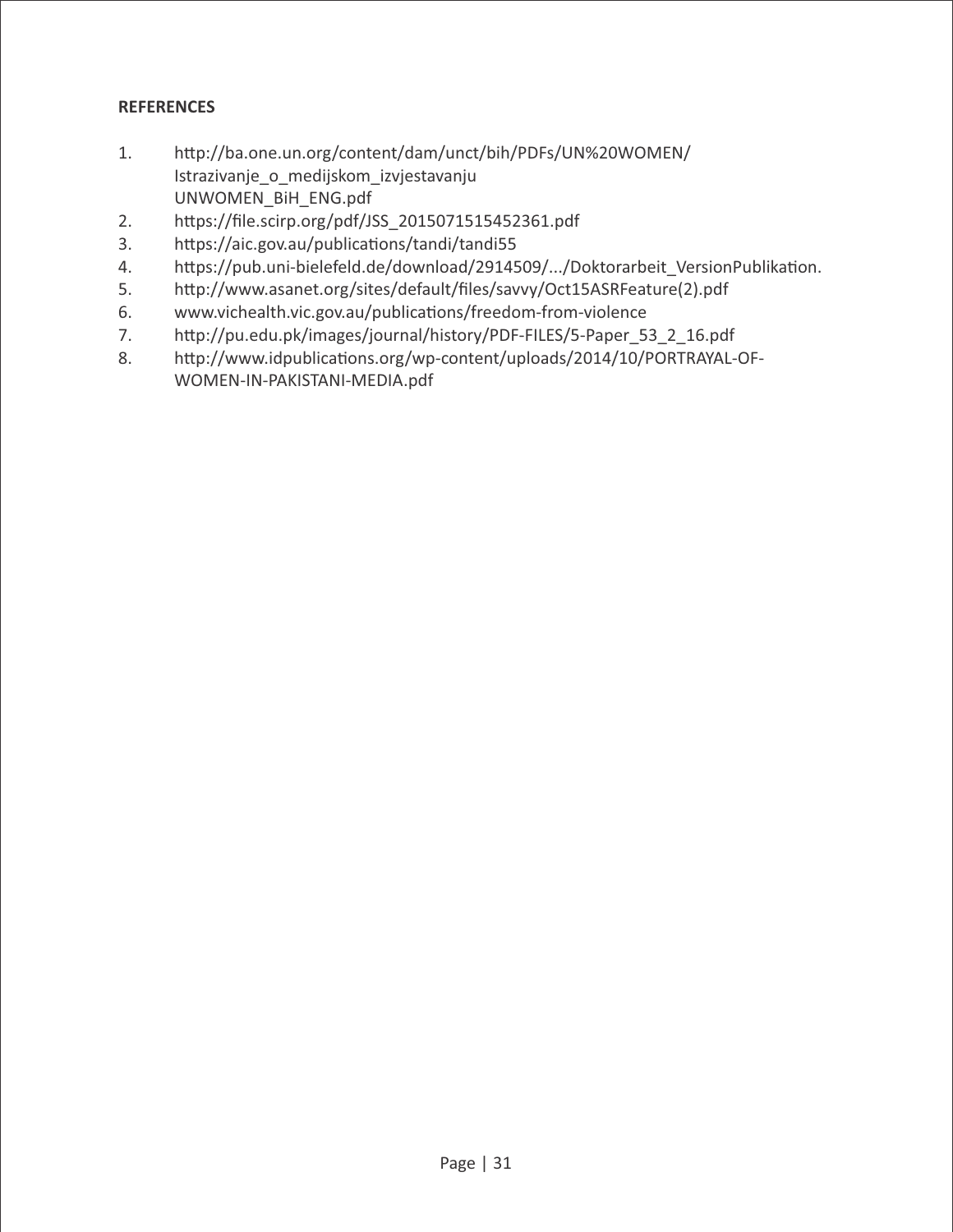#### **ANNEXURES**

#### **Annexure 1: Consent form**

# **Media Representation of Sexual and Gender Based Violence in context of Khyber Pakhtunkhwa**

You are being invited to participate in a research study about media representation on sexual and gender-based violence SGBV, supported by The Australian Government under the project "policy, advocacy and research to strengthen Implementation of Pro-Woman Legislation and GBV Response Services in KP.

The objective of this research project is to is to provide an overview of the available evidence on the way media portray sexual and gender-based violence and to provide analysis on representation of sexual and gender-based violence cases in different media outlets including print, electronic and social media and challenges around it.

You have been idenfied as a respondent for being working on the issue and covering it. There are no known risks associated or costs for your participation, if you decide to participate in this research. Your participation completely depends on your willingness. We assure your complete confidentiality and anonymity. The information or viewpoints you provide will be completely confidential and will not be used with your identity in the research nor will be shared with other participants.

You have been provided with all information about research and your participation in this study is voluntary. It is also to inform you that you can withdraw from the interview or research anyme and the data you will shared or provided will not be used in the research. If you choose to participate, please sign this consent form and handed it over to the researcher. In case of any issue or query you can contact Blue Vein team as well. Once you confirm your participation and sign the consent form, you will be interviewed and questionnaire will also be shared with you.

If you have any questions or concerns about this consent form about being or about this study, you may contact me at [hamzamarwan@uop.edu.pk.](mailto:hamzamarwan@uop.edu.pk)

Name: Department:

| Signature: | Date: |
|------------|-------|
|------------|-------|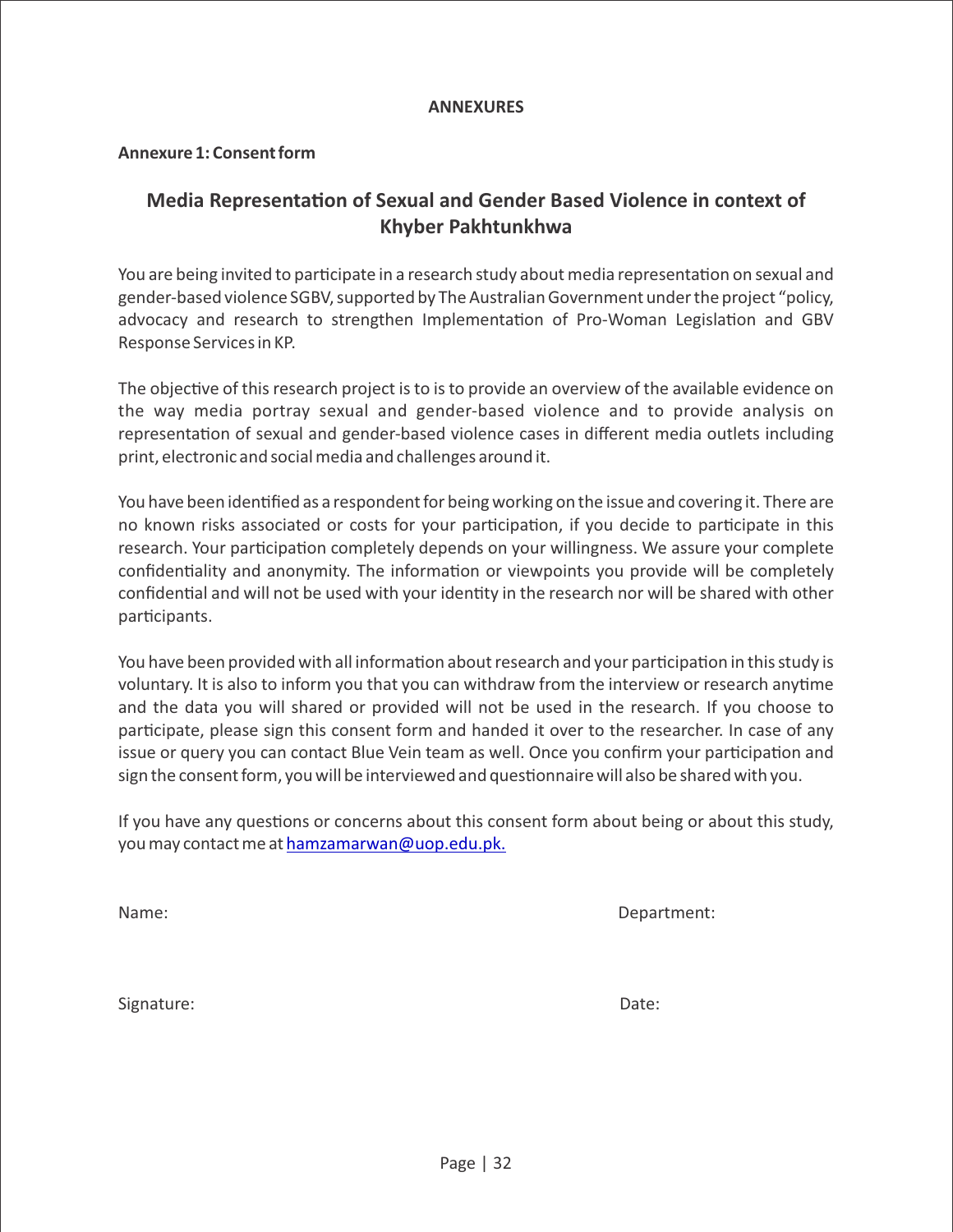#### **Annexure 2: Questionnaire**

#### **Questions for Media Persons**

- 1. In your media reporting do you cover the issue of human rights violations and incidents of sexual and gender-based violence?
- 2. What forms of sexual and gender-based violence are most often covered by media?
- 3. What are the gaps in portrayal of sexual and gender-based violence in media news and reports?
- 4. What challenges media reporters face while covering SGBV incidents.
- 5. What are the challenges for media persons with regard to gender inclusive reporting?
- 6. How media can play its role in eradication of sexual and gender-based violence.
- 7. How media portrays gender roles and how it influences concept of gender.
- 8. What are the challenges of ethical reporting?
- 9. How do you consider role of entertainment media with regard to the prevention and eradication of sexual and gender-based violence?
- 10. What is your perception about the role of social media as a most frequent communication  $mean$  and as a source of information?
- 11. How reporting can be improved and what are your suggestions regarding the capacity development of media persons on sexual and gender-based violence and responsible reporting over it.

# **Questions for Civil Society**

- 1. What are common flaws or gaps in media reporting and coverage.
- 2. How media portrays the incidents of sexual and gender-based violence.
- 3. What forms of SGBV are mostly covered by media?
- 4. What do you think how audience perceive coverage of particular forms of SGBV?
- 5. What is the role of media in shaping public perceptions and eradication and prevention of sexual and gender-based violence?
- 6. What are the common gaps of media reporting and what are their effects on audience or viewers?
- 7. How do you consider role of entertainment and social media with regard to the prevention and eradication of sexual and gender-based violence?
- 8. How reporting can be improved and what are your suggestions regarding the capacity development of media persons on sexual and gender-based violence and responsible reporting over it.